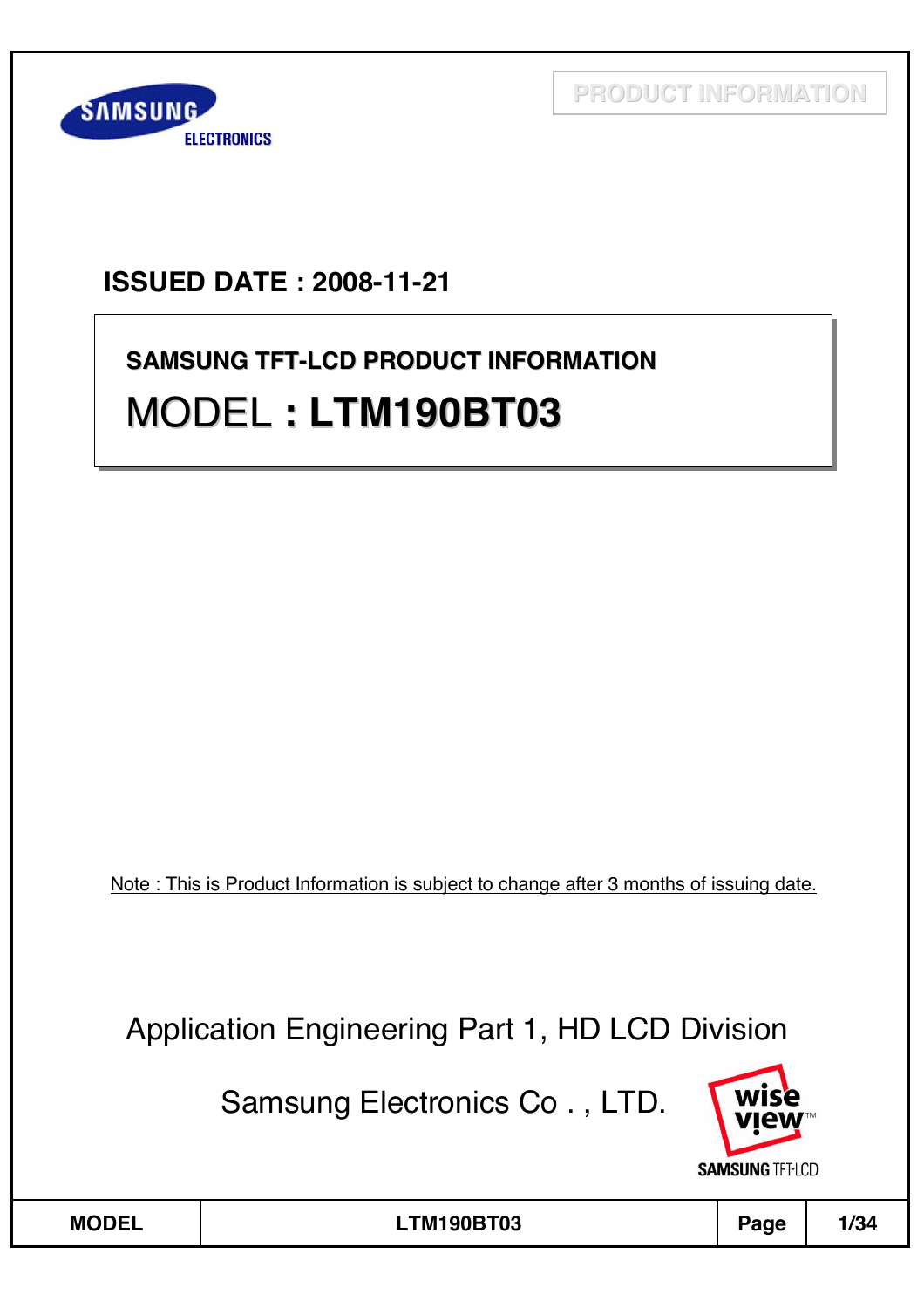# **Contents**

| 3.1 TFT LCD Module<br>3.2 Back Light Unit                             |                                                                                                                                                                                              |      |      |
|-----------------------------------------------------------------------|----------------------------------------------------------------------------------------------------------------------------------------------------------------------------------------------|------|------|
| 4.1 TFT LCD Module<br>4.2 Back Light Unit                             |                                                                                                                                                                                              |      |      |
|                                                                       |                                                                                                                                                                                              |      |      |
| 5.1 Input Signal & Power<br>5.2 LVDS Interface<br>5.3 Back Light Unit | 5.4 Input Signals, Basic Display Colors and Gray Scale of Each Color                                                                                                                         |      |      |
|                                                                       | 6.1 Timing Parameters (DE only mode)<br>6.2 Timing Diagrams of interface Signal (DE only mode)<br>6.3 Power ON/OFF Sequence<br>6.4 LVDS Input Characteristics<br>6.5 VDD Power Dip Condition |      |      |
|                                                                       |                                                                                                                                                                                              |      |      |
| 8.1 Handling<br>8.2 Storage<br>8.3 Operation<br>8.4 Others            |                                                                                                                                                                                              |      |      |
| <b>MODEL</b>                                                          | <b>LTM190BT03</b>                                                                                                                                                                            | Page | 2/34 |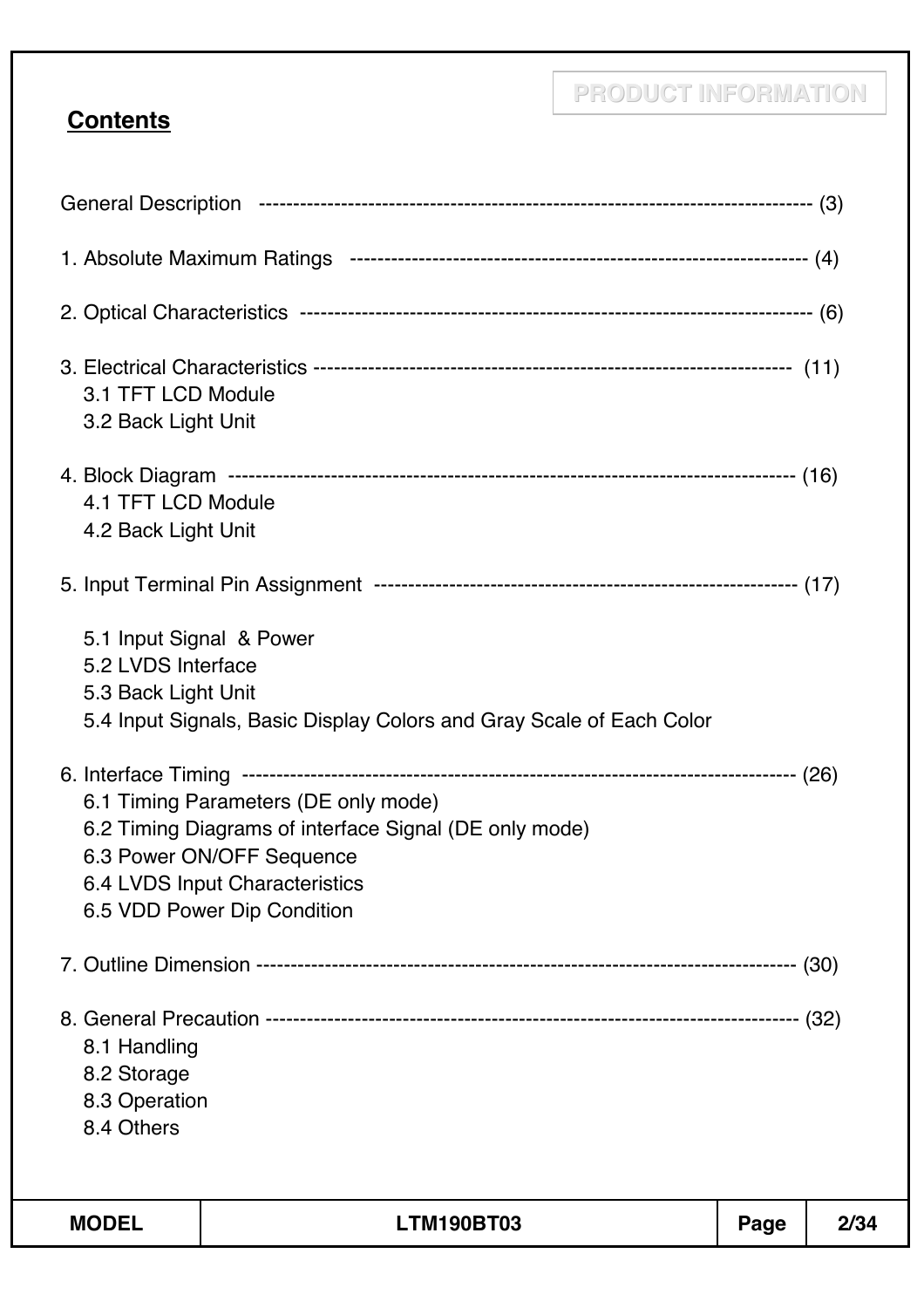### **General Description**

#### **Description**

LTM190BT03 product is a color active matrix liquid crystal display (LCD) that uses amorphous silicon TFT(Thin Film Transistor) as switching components. This model is composed of a TFT LCD panel, a driver circuit and a back light unit. The resolution of a 19.0" is 1440 x 900 and this model can display up to 16.7 millions colors.

#### **Features**

- High contrast ratio, high aperture structure
- **TN (Twisted Nematic) mode**
- Wide Viewing Angle
- **High speed response**
- WXGA+ (1440 x 900 pixels) resolution
- **ELOW power consumption**
- 2 CCFLs (Cold Cathode Fluorescent Lamp)
- DE (Data Enable) only mode
- LVDS (Low Voltage Differential Signaling) interface (2pixel/clock)
- **Compact Size Design**
- RoHS compliance
- TCO'03 compliance

#### **Applications**

- Workstation & desktop monitors
- Display terminals for AV application products
- Monitors for industrial machine
	- \* If the module is used to other applications besides the above, please contact SEC in advance.

#### **General Information**

| <b>Items</b>               | Specification                | Unit            | <b>Note</b> |
|----------------------------|------------------------------|-----------------|-------------|
| <b>Pixel Pitch</b>         | $0.2835(H) \times 0.2835(W)$ | mm              |             |
| <b>Active Display Area</b> | 408.24(H) x 255.15(V)        | mm              |             |
| <b>Surface Treatment</b>   | Haze 25%, Hard-coating(3H)   |                 |             |
| <b>Display Colors</b>      | 16.7M (6bit Hi-FRC)          | colors          |             |
| <b>Number of Pixels</b>    | 1440 x 900                   | pixel           |             |
| <b>Pixel Arrangement</b>   | <b>RGB</b> vertical stripe   |                 |             |
| <b>Display Mode</b>        | <b>Normally White</b>        |                 |             |
| <b>Power Consumption</b>   | 16.8 Watt (Typ.)             |                 |             |
| Luminance of White         | 300(Typ.)                    | $\text{cd/m}^2$ |             |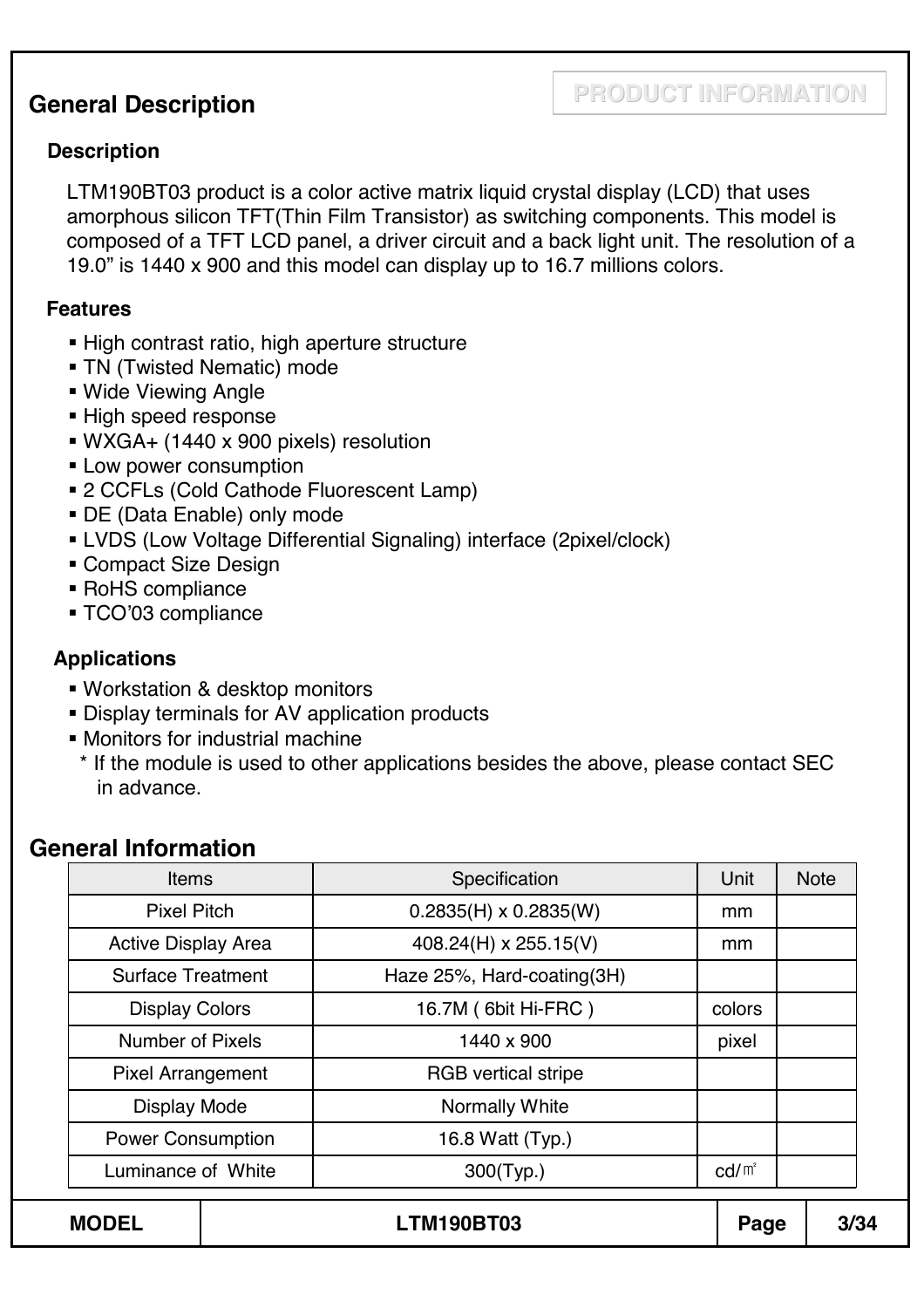#### **Mechanical Information**

|                | Item           | Min.                     | Typ.                     | Max.  | Unit          | <b>Note</b>        |
|----------------|----------------|--------------------------|--------------------------|-------|---------------|--------------------|
|                | Horizontal (H) | 427.5                    | 428.0                    | 428.5 | mm            |                    |
| Module<br>size | Vertical (V)   | 277.5                    | 278.0                    | 278.5 | mm            | w/o inverter ass'y |
|                | Depth (D)      | $\overline{\phantom{0}}$ | $\overline{\phantom{a}}$ | 17.5  | <sub>mm</sub> |                    |
| Weight         |                | $\overline{\phantom{0}}$ | $\blacksquare$           | 2,550 | g             | LCD module only    |

Note (1) Mechanical tolerance is  $\pm$  0.5mm unless there is a special comment.

# **1. Absolute Maximum Ratings**

If the condition exceeds maximum ratings, it can cause malfunction or unrecoverable damage to the device.

| <b>Item</b>                              | Symbol                       | Min.        | Max. | Unit | <b>Note</b> |
|------------------------------------------|------------------------------|-------------|------|------|-------------|
| <b>Power Supply Voltage</b>              | $V_{DD}$                     | GND-0.5     | 6.5  | ۷    | (1)         |
| Storage temperature                      | ${\mathsf T}_{\textsf{STG}}$ | $-25$       | 60   | °C   | (2)         |
| Glass surface temperature<br>(Operation) | $\mathsf{T}_{\mathsf{OPR}}$  | $\mathbf 0$ | 50   | °C   | (2)         |
| Shock (non - operating)                  | $S_{\text{nop}}$             |             | 50   | G    | (3)         |
| Vibration (non - operating)              | $V_{\mathsf{nop}}$           |             | 1.5  | G    | (4)         |

Note (1) Ta=  $25 \pm 2$  °C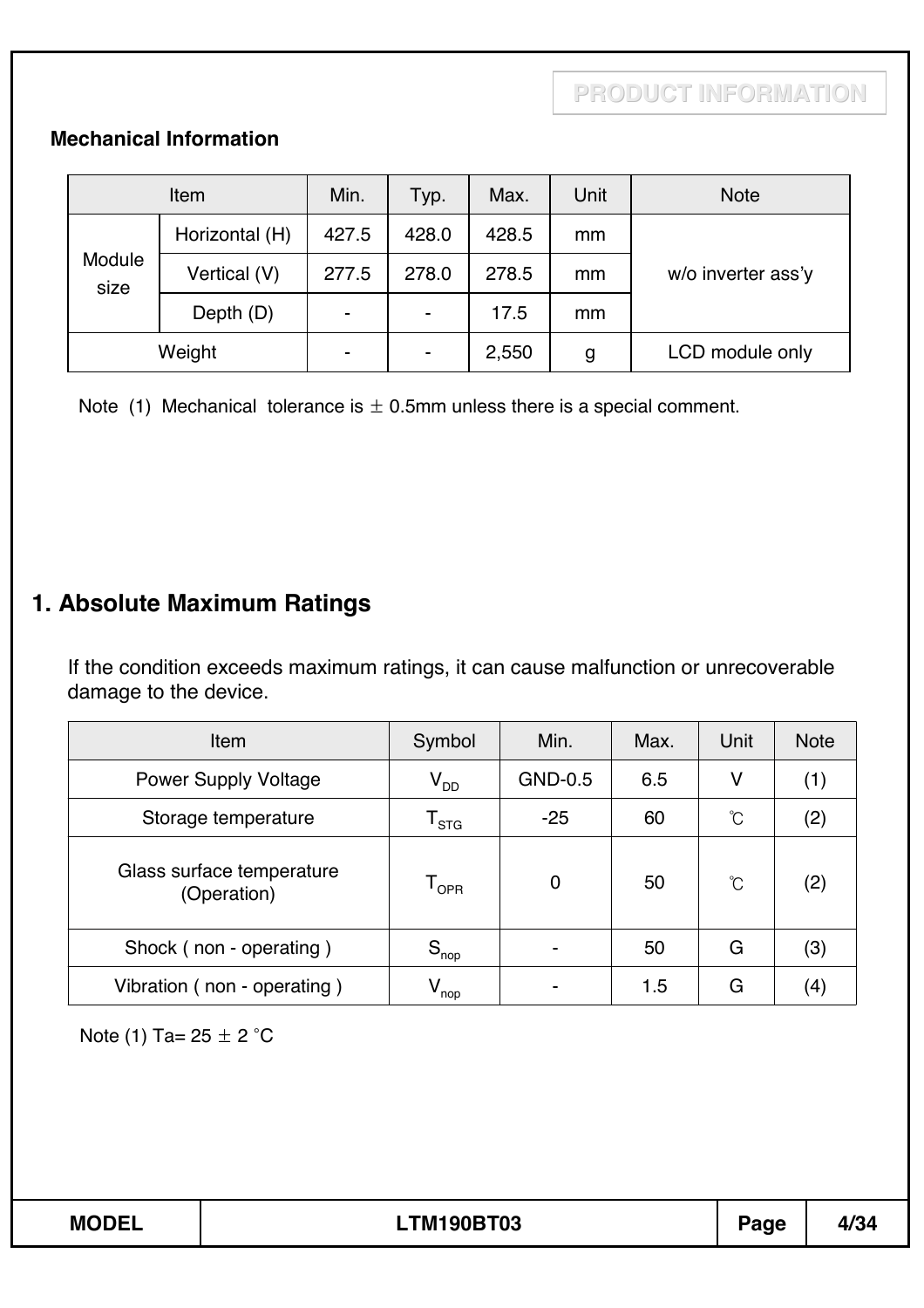- (2) Temperature and relative humidity range are shown in the figure below.
	- a. 90 % RH Max. (Ta  $\leq$  39 °C)
	- b. Maximum wet-bulb temperature at 39 °C or less. (Ta  $\leq$  39 °C)
	- c. No condensation
- (3) 11ms, sine wave, one time for  $\pm X$ ,  $\pm Y$ ,  $\pm Z$  axis
- (4) 10-300 Hz, Sweep rate 10min, 30min for X,Y,Z axis



#### **Fig. Temperature and Relative humidity range**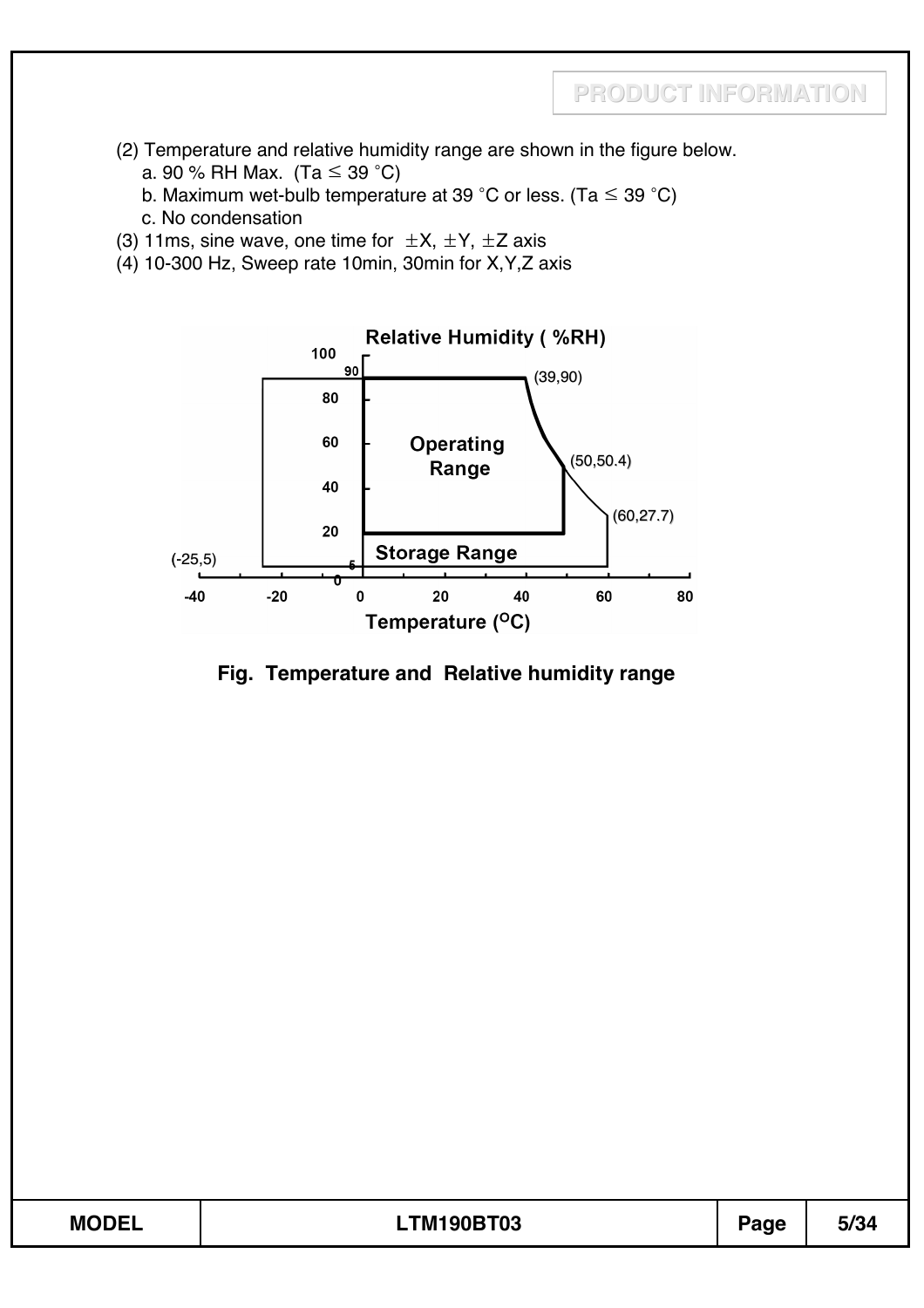# **2. Optical Characteristics <b>PRODUCT INFORMATION**

The optical characteristics should be measured in a dark room or equivalent. Measuring equipment : SR-3, RD-80S (TOPCON), EZ-Contrast (Eldim)

| Item                                        |             | Symbol           | Condition                                                                                                                     | Min.                     | Typ.  | Max.                     | Unit  | <b>Note</b> |                       |
|---------------------------------------------|-------------|------------------|-------------------------------------------------------------------------------------------------------------------------------|--------------------------|-------|--------------------------|-------|-------------|-----------------------|
| <b>Contrast Ratio</b><br>(Center of screen) |             | C/R              |                                                                                                                               | 600                      | 1000  |                          |       | (3)<br>SR-3 |                       |
| Response<br>Time                            | On/Off      | $Tr+Tf$          |                                                                                                                               |                          |       | 5                        | 10    | msec        | (5)<br><b>RD-850S</b> |
| Luminance of White<br>(Center of screen)    |             | $Y_L$            |                                                                                                                               | 250                      | 300   |                          | cd/m2 | (6)<br>SR-3 |                       |
|                                             |             | <b>Rx</b>        |                                                                                                                               | 0.620                    | 0.650 | 0.680                    |       |             |                       |
|                                             | Red         | Ry               | 0.300                                                                                                                         | 0.330                    | 0.360 |                          |       |             |                       |
|                                             |             | Gx               | Normal                                                                                                                        | 0.265                    | 0.295 | 0.325                    |       |             |                       |
| Color                                       | Green       | Gy               |                                                                                                                               | 0.575                    | 0.605 | 0.635                    |       |             |                       |
| Chromaticity<br>(CIE 1931)                  | <b>Blue</b> | Bx               |                                                                                                                               | 0.115                    | 0.145 | 0.175                    |       |             |                       |
|                                             |             | By               | $\begin{array}{c} \boldsymbol{\Theta}_{\text{L},\text{R}}\!=\!0 \\ \boldsymbol{\Theta}_{\text{U},\text{D}}\!=\!0 \end{array}$ | 0.045                    | 0.075 | 0.105                    |       |             |                       |
|                                             | White       | Wx               | Viewing<br>Angle                                                                                                              | 0.293                    | 0.313 | 0.333                    |       |             |                       |
|                                             |             | Wy               |                                                                                                                               | 0.309                    | 0.329 | 0.349                    |       | (7), (8)    |                       |
|                                             | Red         | Ru'              |                                                                                                                               |                          | 0.459 |                          |       | SR-3        |                       |
|                                             |             | Rv'              |                                                                                                                               | $\overline{\phantom{a}}$ | 0.525 |                          |       |             |                       |
|                                             | Green       | Gu'              |                                                                                                                               | $\overline{\phantom{a}}$ | 0.122 |                          |       |             |                       |
| Color<br>Chromaticity                       |             | Gv'              |                                                                                                                               |                          | 0.563 |                          |       |             |                       |
| (CIE 1976)                                  | <b>Blue</b> | Bu'              |                                                                                                                               |                          | 0.161 |                          |       |             |                       |
|                                             |             | Bv'              |                                                                                                                               | $\overline{\phantom{a}}$ | 0.187 | $\overline{\phantom{a}}$ |       |             |                       |
|                                             | White       | Wu'              |                                                                                                                               | $\overline{\phantom{a}}$ | 0.198 | $\overline{\phantom{a}}$ |       |             |                       |
|                                             |             | Wv'              |                                                                                                                               | $\overline{\phantom{a}}$ | 0.469 | $\overline{\phantom{a}}$ |       |             |                       |
| C.G.L                                       | White       | $\triangle$ u'v' |                                                                                                                               | -                        | 0.011 | 0.02                     |       | (9)         |                       |

 $(Ta = 25 \pm 2^{\circ}C, VDD=5V, tv= 60 Hz, fDCLK=51.9 MHz, IL = 7.5 mA rms)$ 

\* C.G.L : Color Grayscale Linearity (continue to the next page)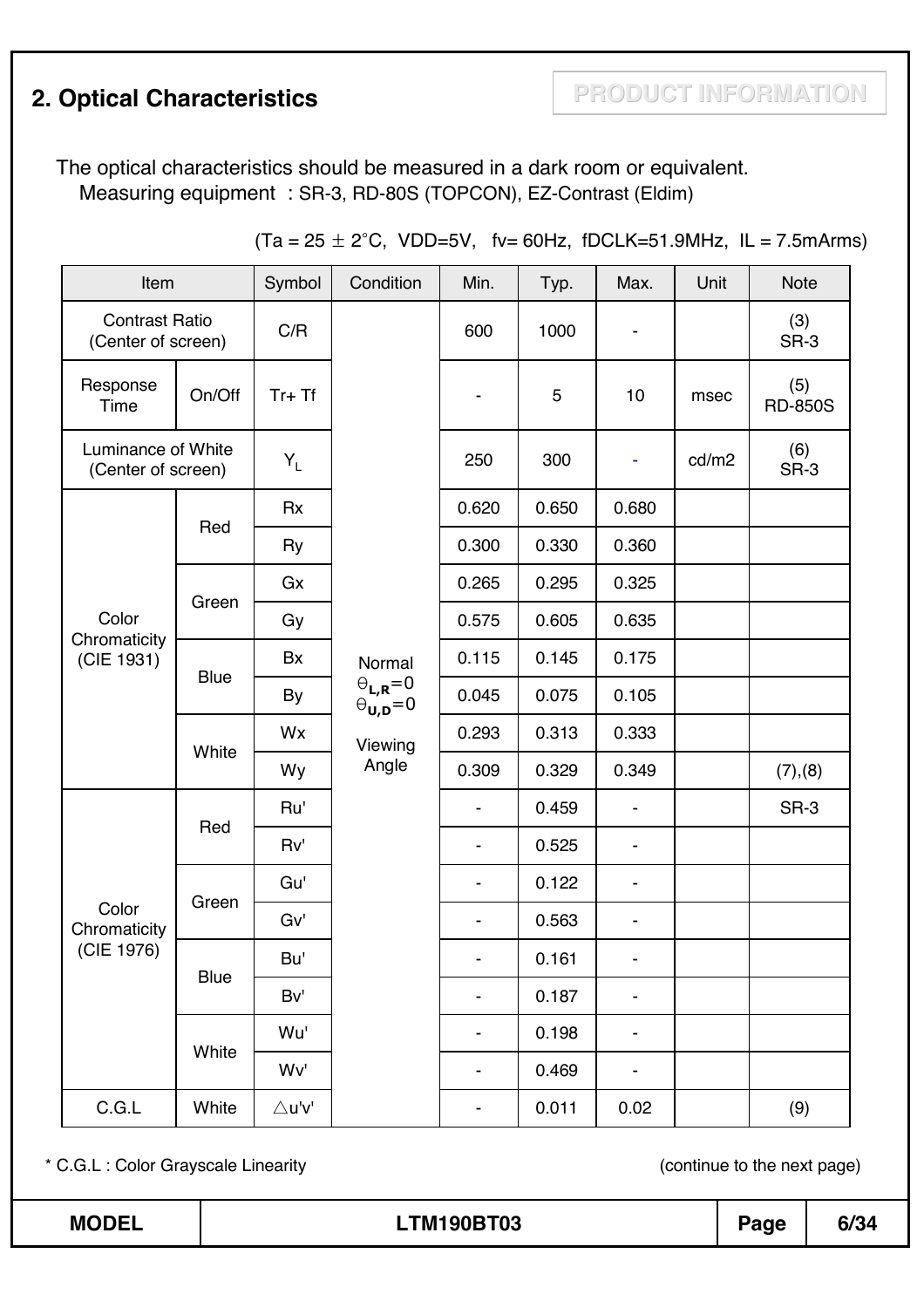| Item                                       |                               | Symbol           | Condition                                           | Min. | Typ. | Max.           | Unit    | <b>Note</b>            |
|--------------------------------------------|-------------------------------|------------------|-----------------------------------------------------|------|------|----------------|---------|------------------------|
| <b>Color Temperature</b>                   |                               |                  |                                                     |      | 6500 | ۰              | Κ       |                        |
|                                            | Hor.                          | $\Theta_{\sf L}$ | $\Theta_{\sf R}$<br>$CR \ge 10$<br>$\Theta_{\sf U}$ | 70   | 80   | $\blacksquare$ | Degrees | (8)<br>EZ-<br>Contrast |
| Viewing<br>Angle                           |                               |                  |                                                     | 70   | 80   | ۰              |         |                        |
|                                            |                               |                  |                                                     | 70   | 80   | ۰              |         |                        |
|                                            | Ver.<br>$\Theta_{\mathsf{D}}$ |                  |                                                     | 70   | 80   | ۰              |         |                        |
| <b>Brightness Uniformity</b><br>(9 Points) |                               | $B_{\text{uni}}$ |                                                     | ۰    |      | 25             | $\%$    | (4)<br>SR-3            |

#### Note (1) Test Equipment Setup

The measurement should be executed in a stable, windless and dark room between 30min after lighting the back light at the given temperature for stabilization of the back light. This should be measured in the center of screen.

Single lamp current : 7.5mA Environment condition : Ta =  $25 \pm 2$  °C

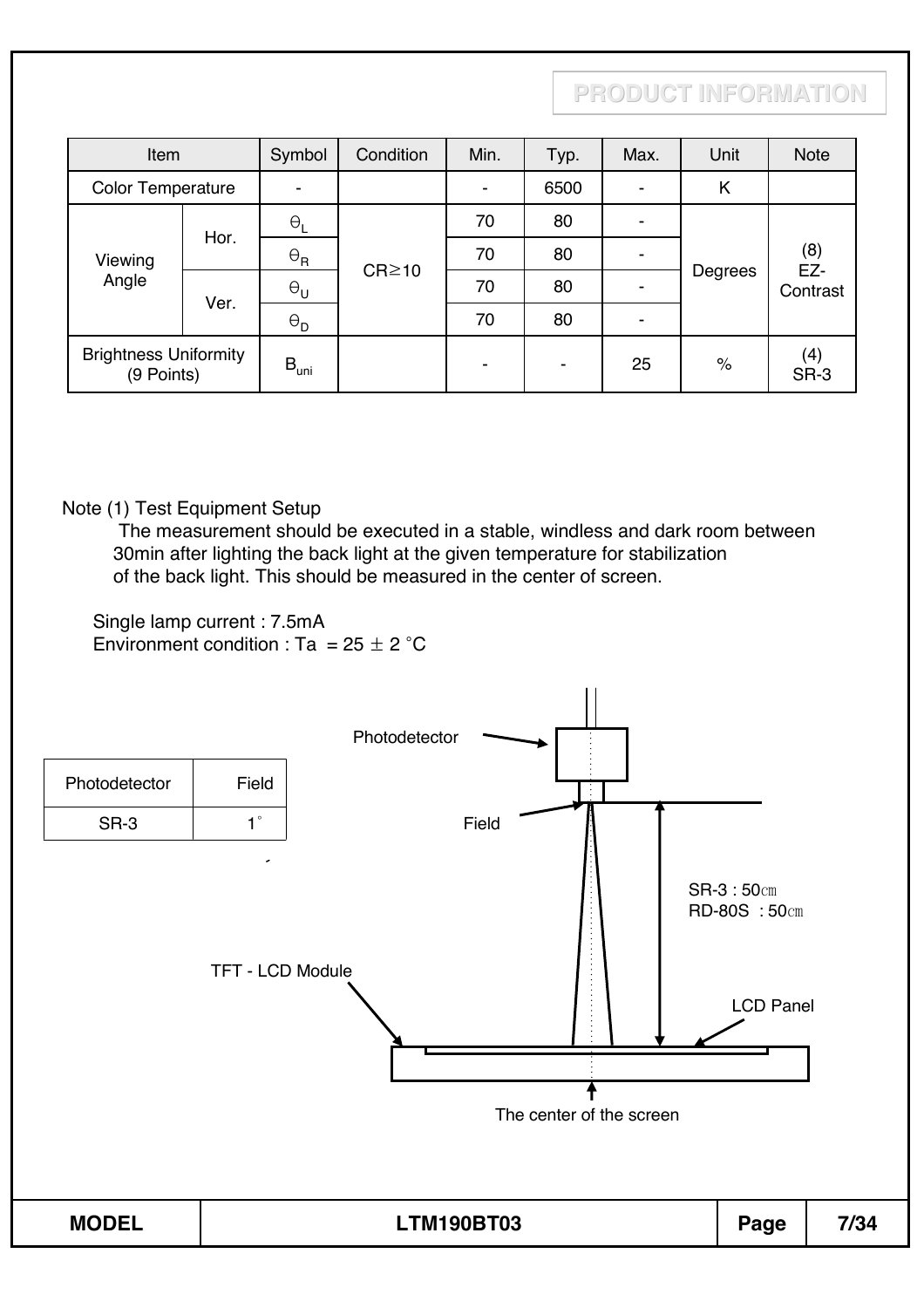



Note (3) Definition of Contrast Ratio (C/R)

: Ratio of gray max (Gmax) & gray min (Gmin) at the center point **5** of the panel

*CR*  $=\frac{G \max}{G \min}$ 

> Gmax : Luminance with all pixels white Gmin : Luminance with all pixels black

Note (4) Definition of 9 points brightness uniformity

 $Buni = 100 \times \frac{(B \max - B \min)}{B \max}$ 

Bmax : Maximum brightness Bmin : Minimum brightness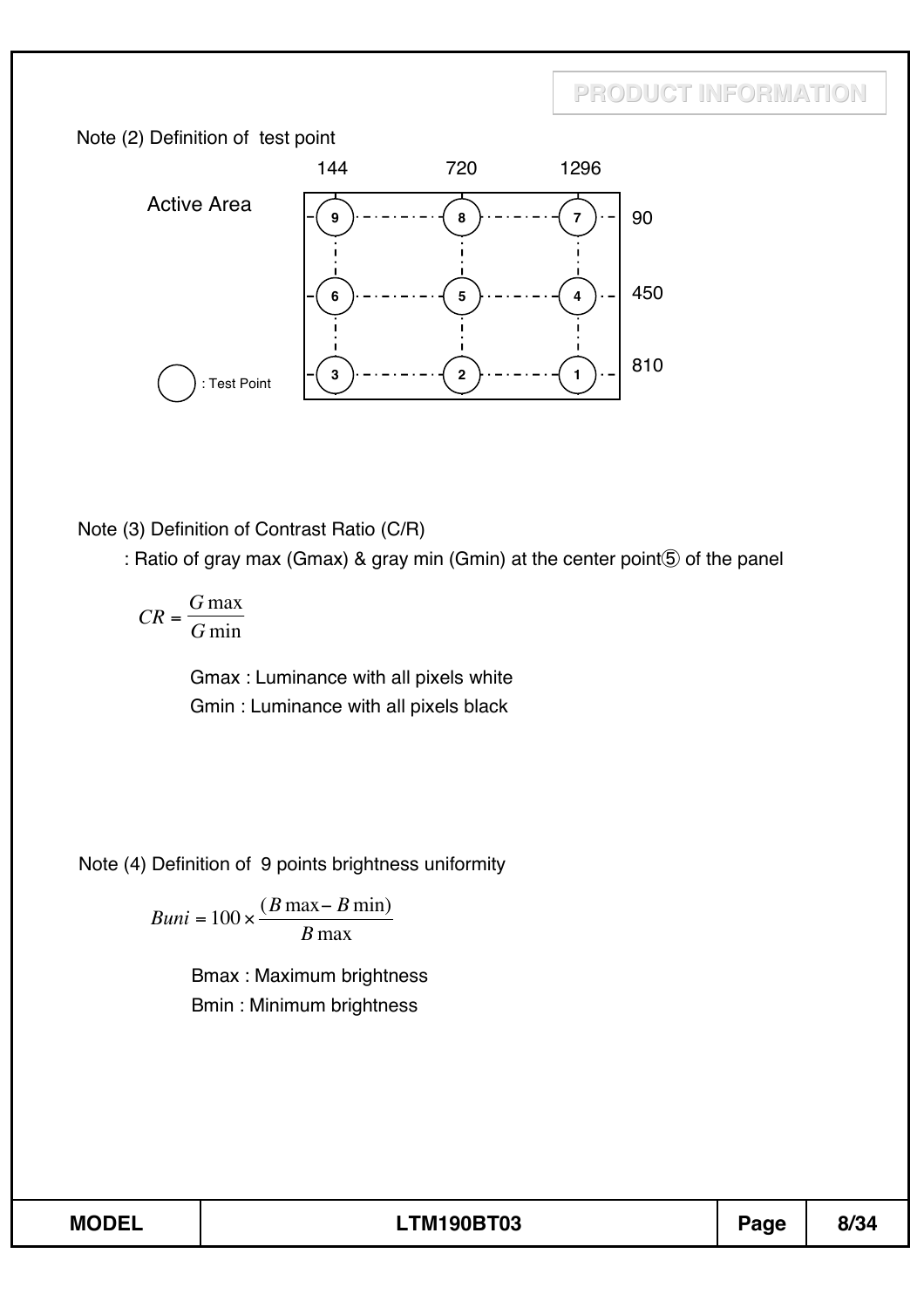Note (5) Definition of Response time

a. On/Off response time : Sum of Tr, Tf



Note (7) Definition of Color Chromaticity (CIE 1931, CIE1976) Color coordinate of Red, Green, Blue & White at center point $\circledS$ 

Note (8) Definition of Viewing Angle

: Viewing angle range (CR  $\geq$  10)

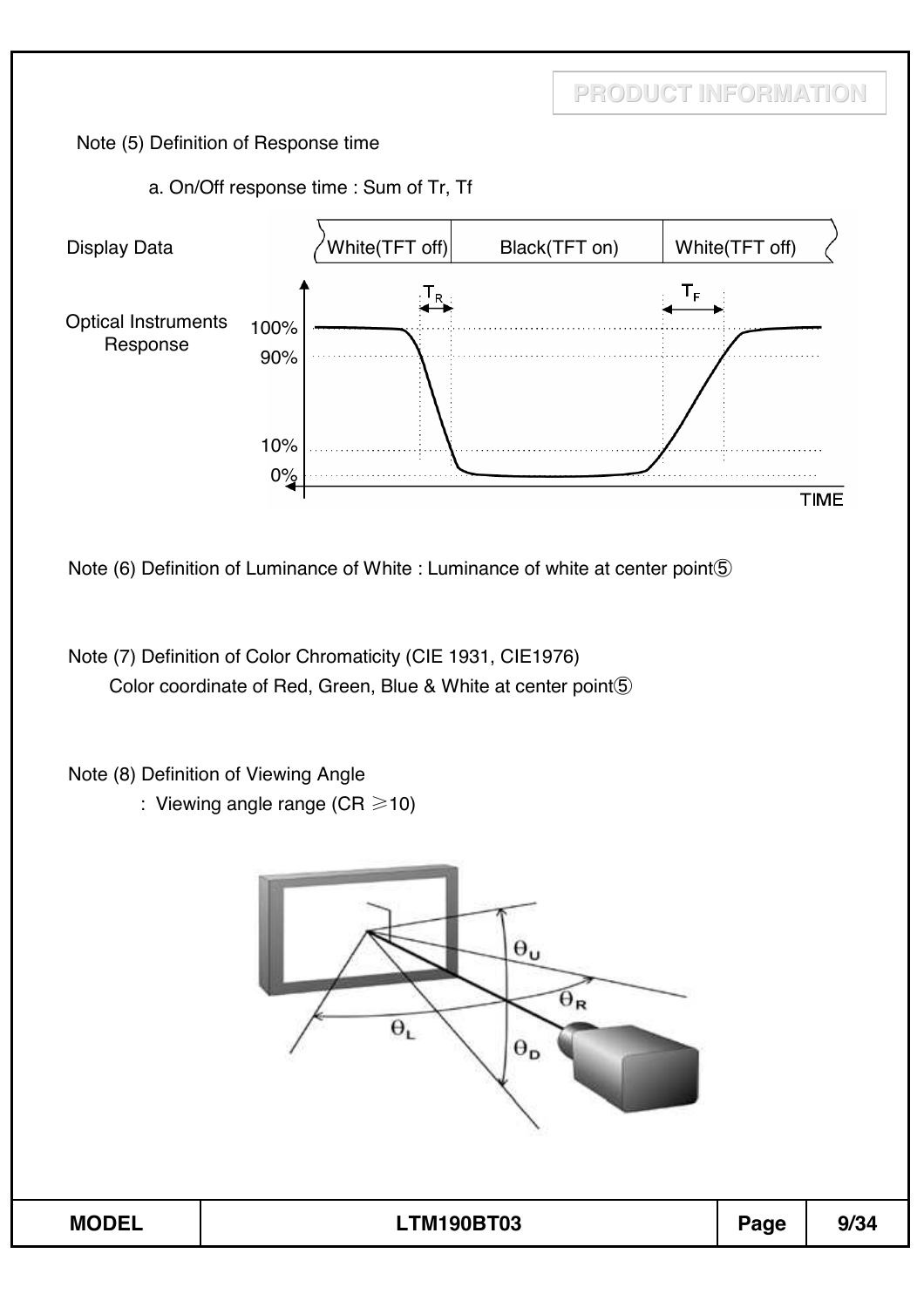Note (9) Color Grayscale Linearity

a. Test image : 100% full white pattern with a test pattern as below

b. Test pattern : Squares, 40mm by 40mm in size, filled with 255, 225, 195, 165, 135 and 105 grays steps should be arranged at the center $\delta$  of the screen.



c. Test method

-1st gray step : move a square of 255 gray level should be moved into the center of the screen and measure luminance and u' and v' coordinates.

- Next gray step : Move a 225 gray square into the center and measure both luminance and coordinates, too.

d. Test evaluation

$$
\Delta u' v' = \sqrt{(u'_{A} - u'_{B})^{2} + (v'_{A} - v'_{B})^{2}}
$$

Where A, B : 2 gray levels found to have the largest color differences between them i.e. get the largest  $\Delta u'$  and  $\Delta v'$  of each 6 pair of u' and v' and calculate the  $\Delta u'v'$ .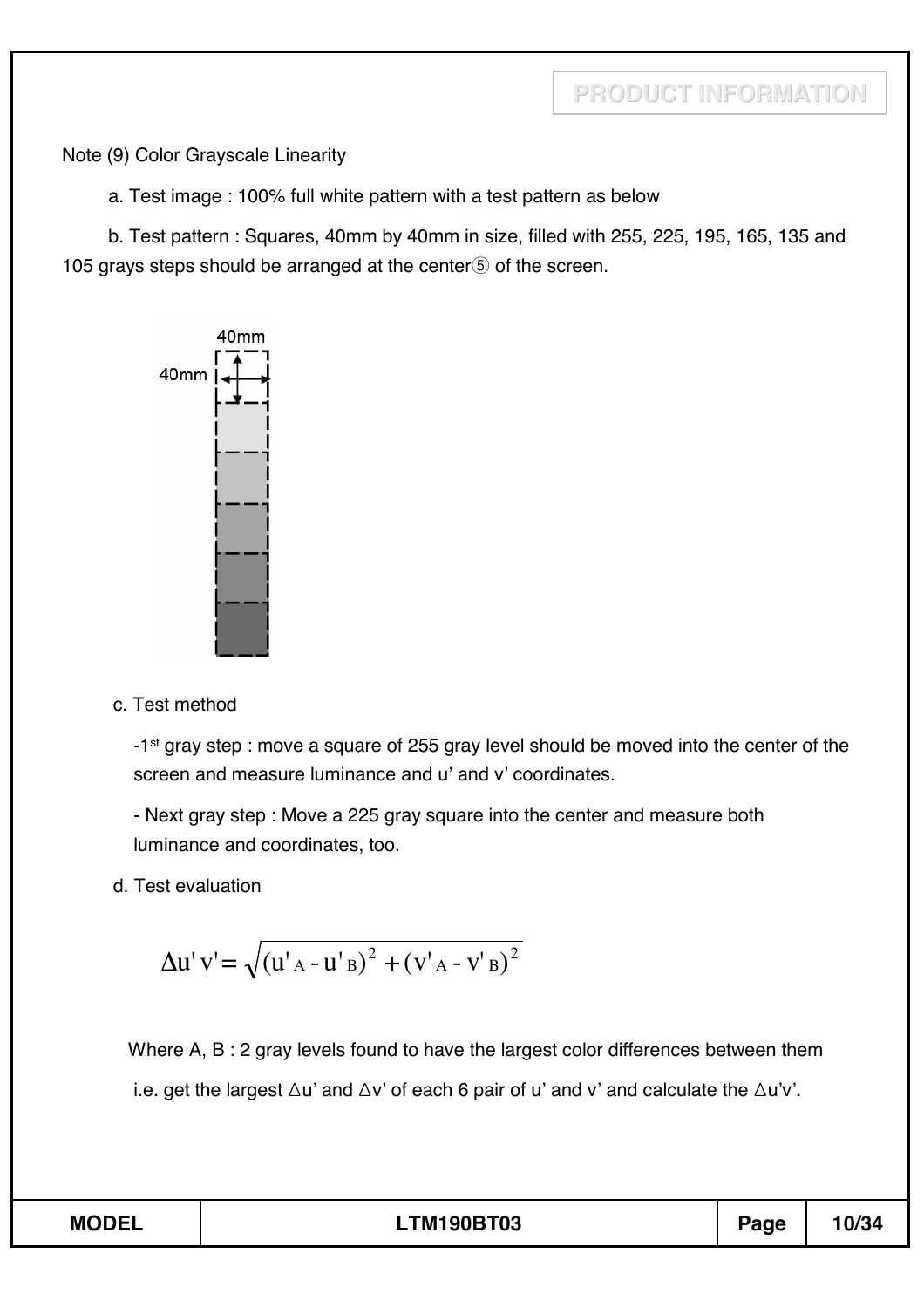**PRODUCT INFORMATION 3. Electrical Characteristics**

#### 3.1 TFT LCD Module

The connector for display data & timing signal should be connected.

 $Ta = 25^{\circ}C$ 

| Item                           |                                                                                 | Symbol                                    | Min.                         | Typ. | Max.                            | Unit       | <b>Note</b> |
|--------------------------------|---------------------------------------------------------------------------------|-------------------------------------------|------------------------------|------|---------------------------------|------------|-------------|
| <b>Voltage of Power Supply</b> |                                                                                 | $V_{DD}$                                  | 4.5                          | 5.0  | 5.5                             | $\vee$     | (1)         |
|                                | Differential Input                                                              | High                                      |                              |      | $+100$                          | mV         | (2)         |
|                                | Voltage for LVDS<br><b>Receiver Threshold</b>                                   | Low                                       | $-100$                       |      | -                               | mV         |             |
| <b>LVDS</b>                    | <b>LVDS</b> skew                                                                | $\boldsymbol{\mathsf{t}}_{\mathsf{SKEW}}$ | $-300$                       |      | 300                             |            | (3)         |
| Input<br>Characteri            | Differential input<br>voltage<br>stics<br>Input voltage range<br>(single-ended) |                                           | 200                          |      | 600                             | mV         | (4)         |
|                                |                                                                                 |                                           | $\mathbf 0$                  |      | 2.4                             | $\vee$     | (4)         |
|                                | Common mode<br>voltage                                                          | V <sub>CM</sub>                           | $0+$<br>IV <sub>ID</sub> I/2 | 1.2  | $2.4 -$<br>IV <sub>ID</sub> I/2 | $\vee$     | (4)         |
| Current of                     | (a) Black                                                                       |                                           |                              | 1100 |                                 | mA         |             |
| Power                          | (b) White                                                                       | I <sub>DD</sub>                           |                              | 800  |                                 | mA         | (5), (6)    |
| Supply                         | $(c)$ Dot                                                                       |                                           |                              | 1200 | 1600                            | mA         |             |
| <b>Vsync Frequency</b>         |                                                                                 | $f_V$                                     | 56                           | 60   | 76                              | Hz         |             |
| <b>Hsync Frequency</b>         |                                                                                 | $f_H$                                     | 52.6                         | 56.4 | 71.4                            | kHz        |             |
| <b>Main Frequency</b>          |                                                                                 | $\mathsf{f}_{\mathsf{DCLK}}$              | 48.4                         | 51.9 | 65.7                            | <b>MHz</b> |             |
| <b>Rush Current</b>            |                                                                                 | <b>I</b> RUSH                             |                              |      | 3                               | A          | (7)         |

Note (1) The ripple voltage should be controlled under 10% of  $V_{DD}$ .

| <b>MODEL</b><br><b>LTM190BT03</b><br>Page | 11/34 |
|-------------------------------------------|-------|
|-------------------------------------------|-------|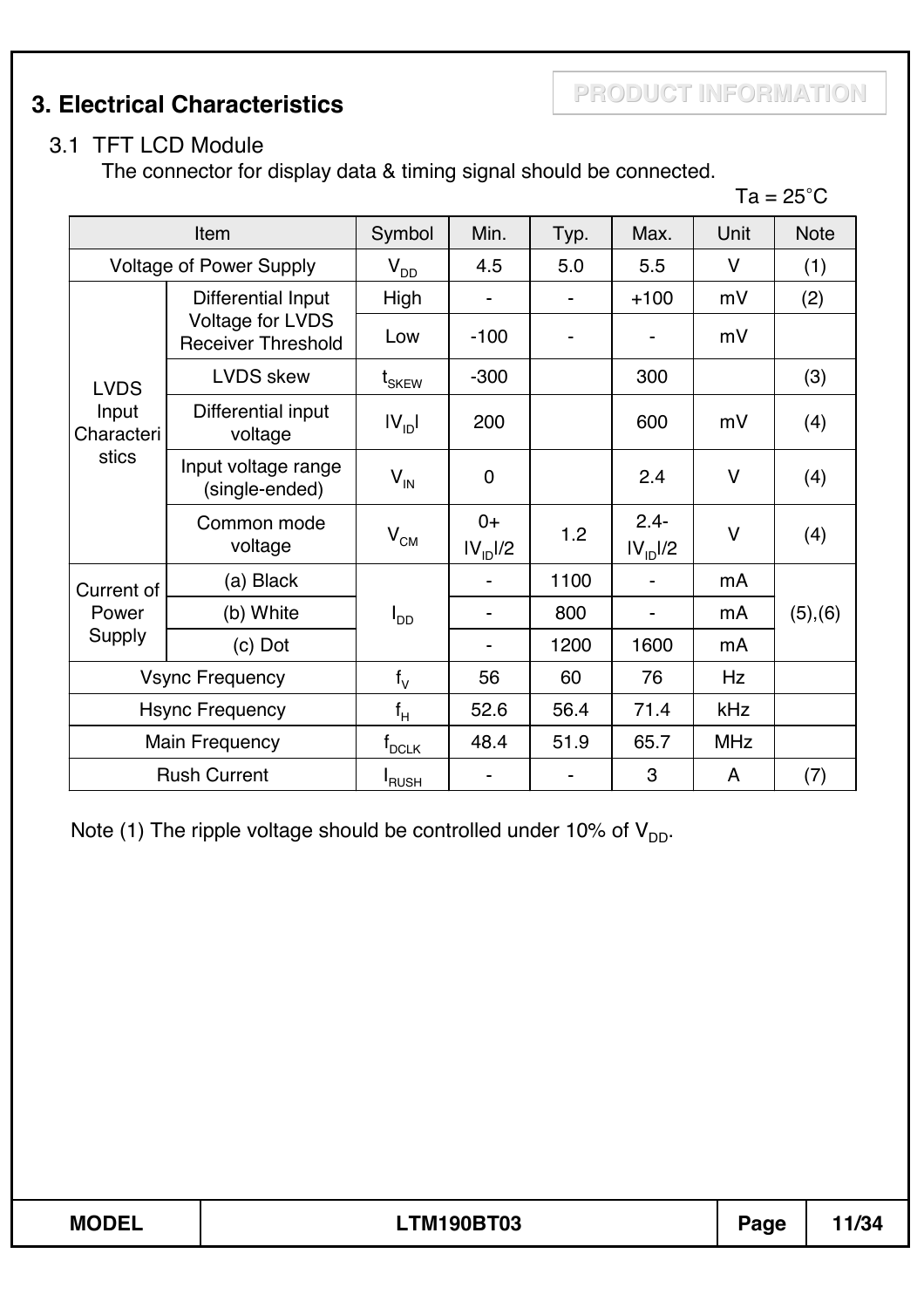- (2) Differential receiver voltage definitions and propagation delay and transition time test circuit
	- a. All input pulses have frequency = 10MHz,  $t_B$  or  $t_F=1$ ns
	- $b. C<sub>l</sub>$  includes all probe and fixture capacitance



(3) LVDS Receiver DC parameters are measured under static and steady conditions which may not be reflective of its performance in the end application.



where tskew : skew between LVDS clock & LVDS data,

- T : 1 period time of LVDS clock
- cf) (-/+) of 300psec means LVDS data goes before or after LVDS clock.
- (4) Definition of  $V_{ID}$  and  $V_{CM}$  using single-end signals

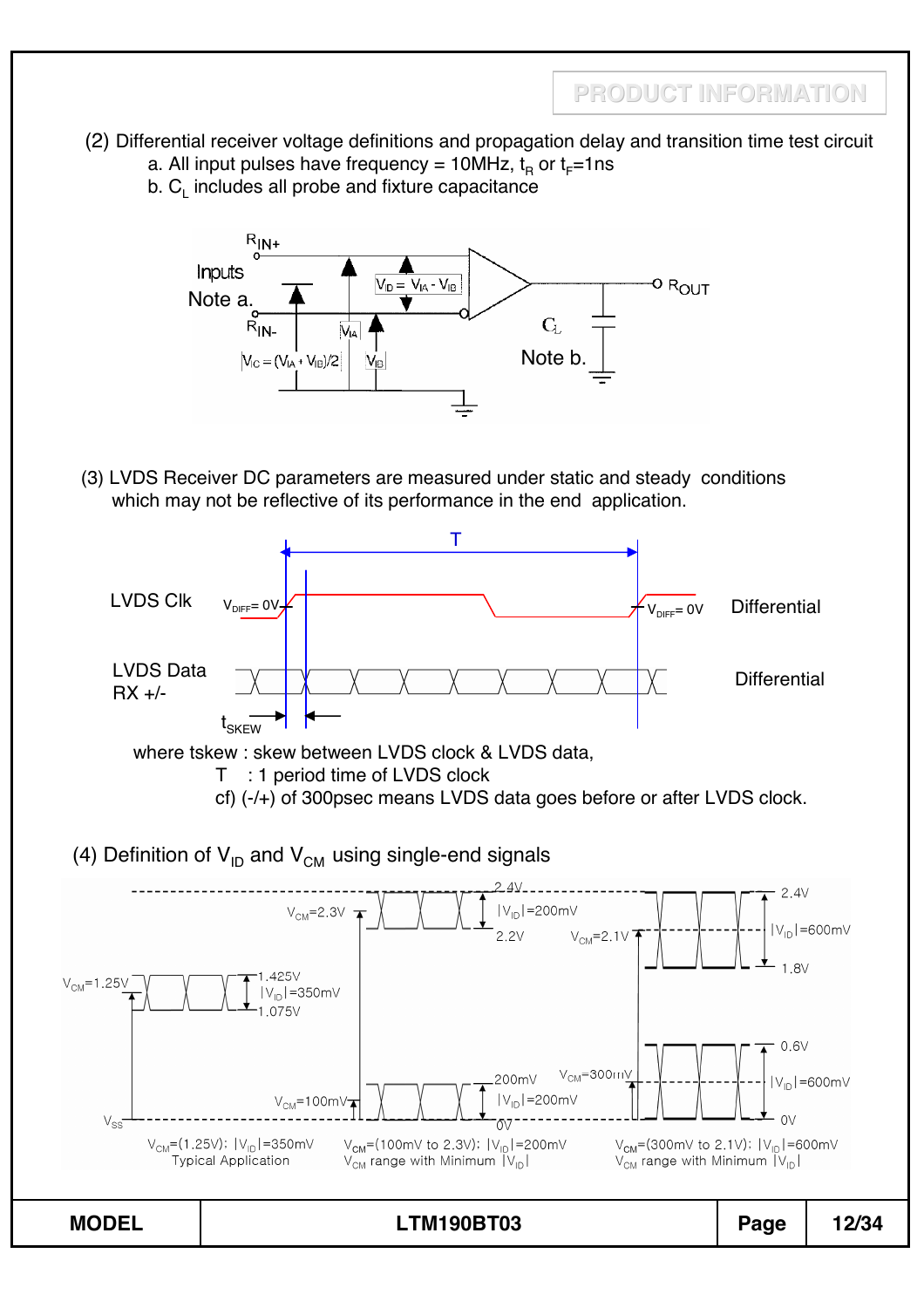(5)  $fV=60Hz$ ,  $fDCLK = 51.9MHz$ ,  $VDD = 5.0V$ , DC Current.

(6) Power dissipation check pattern (LCD Module only)

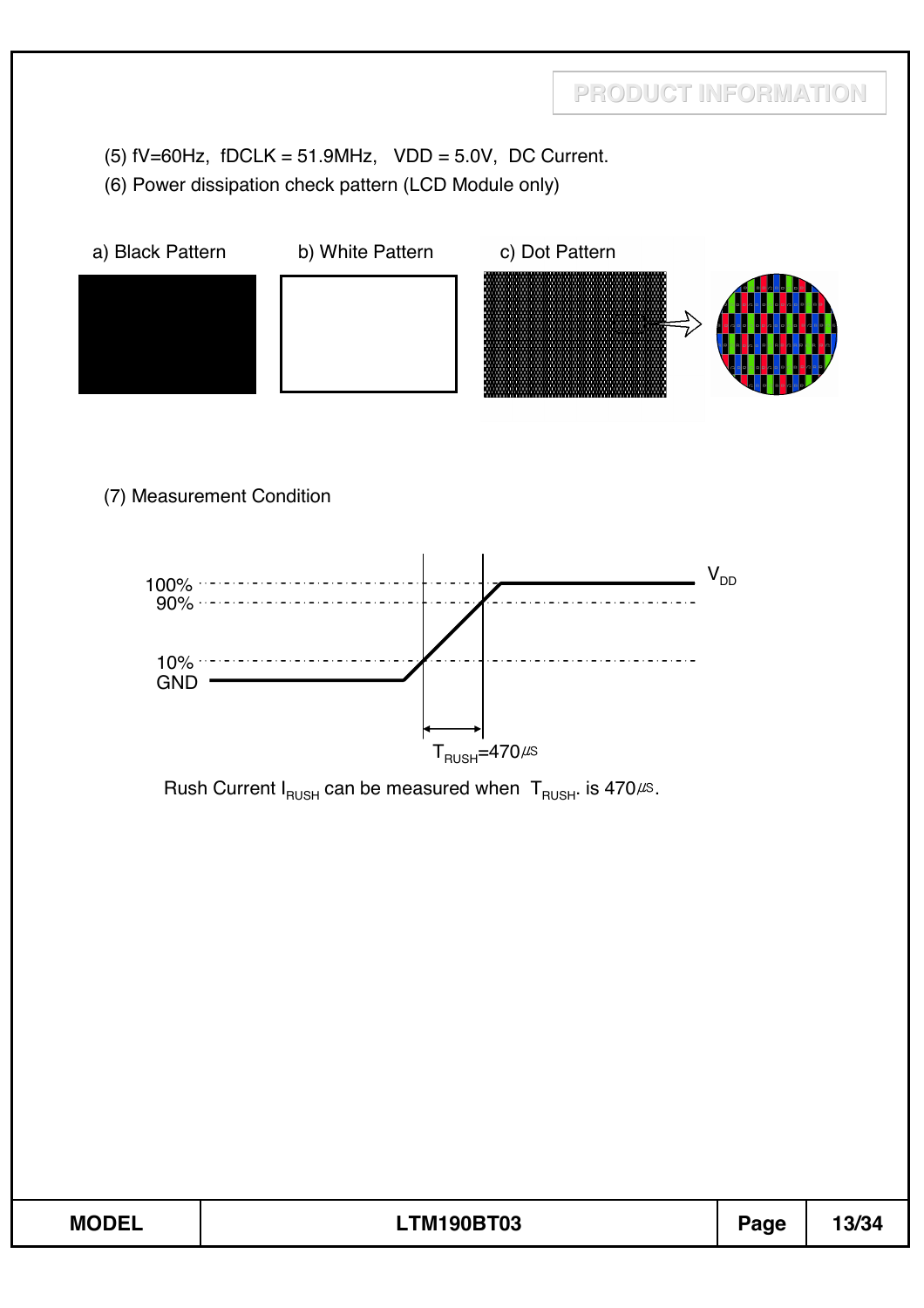#### 3.2 Back Light Unit

The back light unit is an edge - lighting type with 2 CCFLs ( Cold Cathode Fluorescent Lamp ) The characteristics of two lamps are shown in the following tables.

Ta=25  $\pm$  2°C

| Item                       |                           | Symbol      | Min.   | Typ.                     | Max.                  | Unit                 | <b>Note</b> |
|----------------------------|---------------------------|-------------|--------|--------------------------|-----------------------|----------------------|-------------|
| <b>Lamp Current</b>        |                           | Ч.          | 3.0    | 7.5                      | 8.0                   | mArms                | (1)         |
| Lamp Voltage               |                           | $V_L$       |        | 720                      |                       | <b>Vrms</b>          |             |
| Lamp Frequency             |                           | $f_{\rm L}$ | 40     |                          | 60                    | kHz                  | (2)         |
| <b>Operating Life Time</b> |                           | Hr          | 50,000 | $\overline{\phantom{0}}$ |                       | Hour                 | (3)         |
| Inverter                   | Asymmetry<br>rate         | Wasy        |        |                          | 10                    | $\frac{1}{\sqrt{2}}$ |             |
| waveform                   | <b>Distortion</b><br>rate | <b>Wdis</b> | 1.2726 | 1.414                    | 1.5554                |                      | (4)         |
| <b>Startup Voltage</b>     |                           |             |        |                          | $0^{\circ}$ : 1,480   |                      |             |
|                            |                           | Vs          | ۰      | ۰                        | $25^{\circ}$ C: 1,170 | <b>Vrms</b>          | (5)         |

Note (1) Specified values are for a single lamp.

Lamp current is measured with current meter for high frequency as shown below. Refer to the following block diagram of the back light unit for more information.

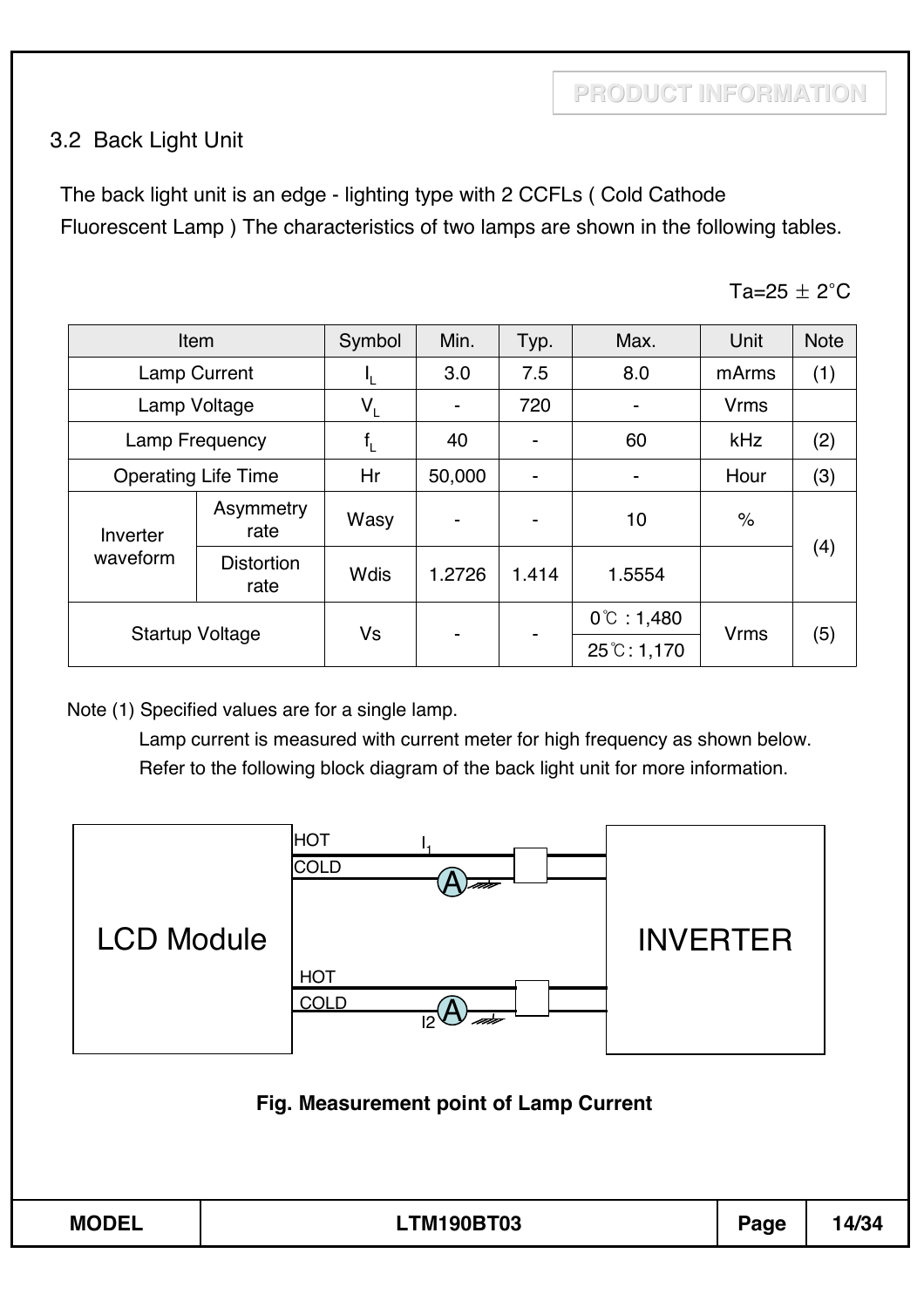(2) Lamp frequency which may produce interference with horizontal synchronous frequency may cause line flow on the display. Therefore lamp frequency should be detached from the horizontal synchronous frequency and its harmonics as far as possible in order to avoid interference.

(3) Life time (Hr) is defined as the time when brightness of a lamp unit itself becomes 50% or less than its original value at the condition of Ta =  $25\pm2^{\circ}$ C and I<sub>1</sub> = 7.5mArms

(4) Designing a system inverter intended to have better display performance, power efficiency and lamp reliability.

They would help increase the lamp lifetime and reduce leakage current.

- a. The measurement should be done at typical lamp current.
- b. The asymmetry rate of the inverter waveform should be less than 10%.
- c. The distortion rate of the waveform should be  $\sqrt{2}$  with  $\pm$ 10% tolerance.
	- Inverter output waveform had better be more similar to ideal sine wave.



**Asymmetry rate** 

$$
\frac{|I_{\rm p}-I_{\rm -p}|}{I_{\rm rms}}\times 100
$$

**Distortion rate** 

$$
\frac{|I_{\rm p}|}{I_{\rm rms}} | \text{ or } |\frac{I_{\rm -p}}{I_{\rm rms}}|
$$

**Fig. Wave form of the inverter**

(5) If an inverter has shutdown function, it should keep its output for over 1 second even if the lamp connector is open. Otherwise the lamps may not be turned on.

| <b>MODEL</b><br><b>TM190BT03</b><br>4 P IO 4<br>Page<br>5/34<br>-- |
|--------------------------------------------------------------------|
|--------------------------------------------------------------------|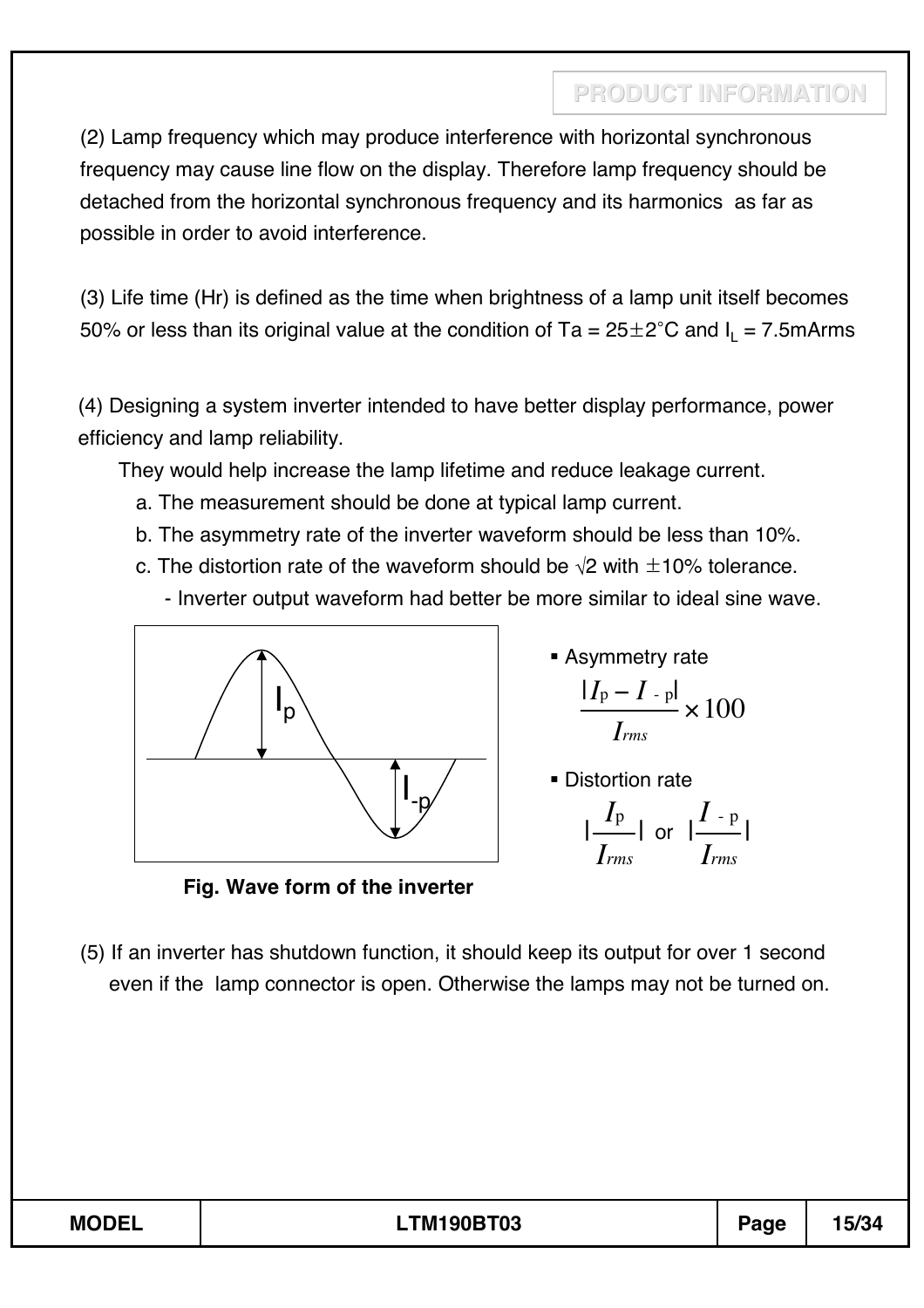**4. BLOCK DIAGRAM PRODUCT INFORMATION**

#### 4.1 TFT LCD Module



### 4.2 Back Light Unit

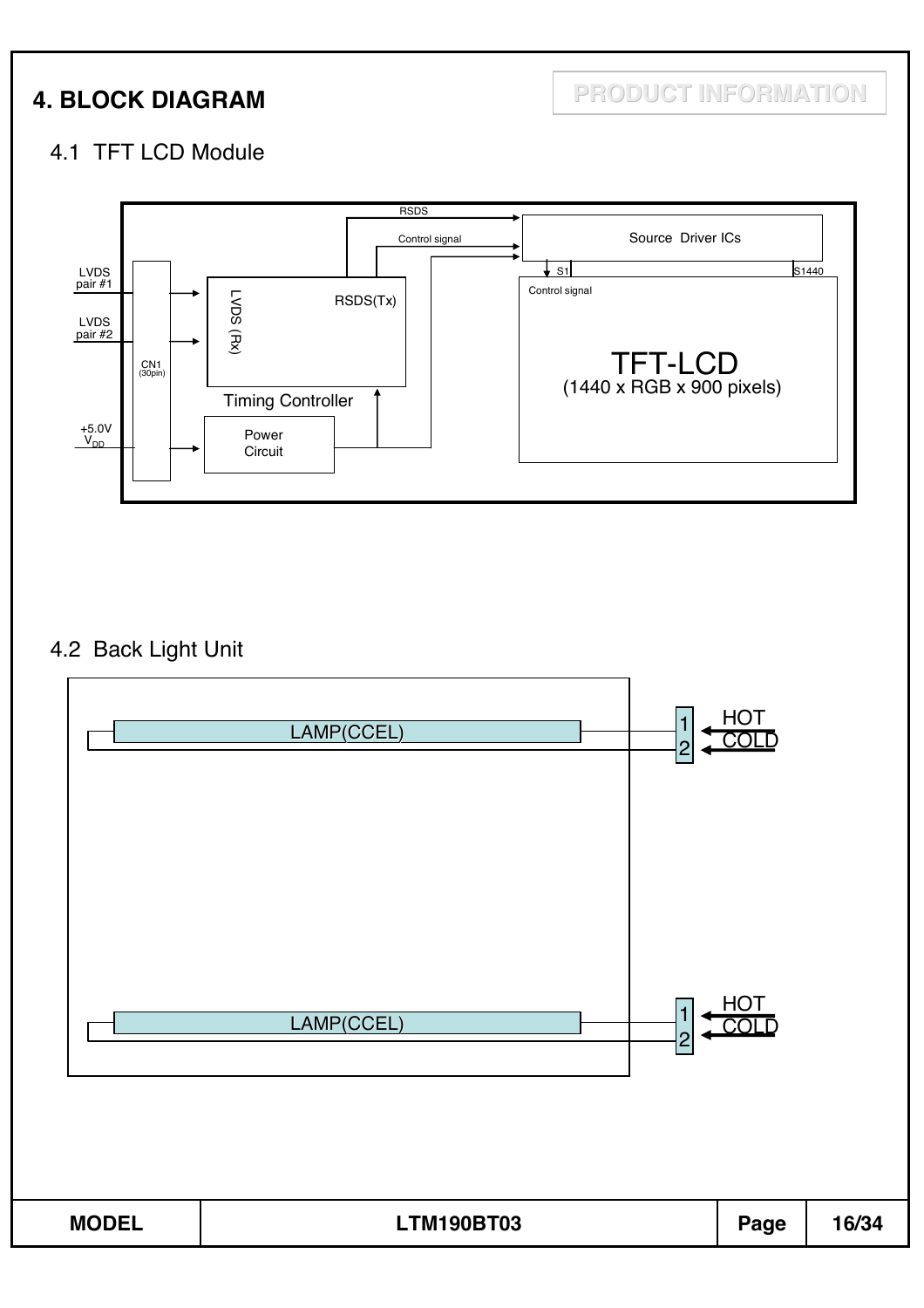# **PRODUCT INFORMATION 5. Input Terminal Pin Assignment**

#### 5.1. Input Signal & Power ( Connector : P-TWO 187034-30091 or Compatible )

| PIN NO         | <b>SYMBOL</b>     | <b>FUNCTION</b>                                   |  |
|----------------|-------------------|---------------------------------------------------|--|
| 1              | RXO0-             | Negative Transmission Data of Pixel 0 (ODD data)  |  |
| $\overline{2}$ | <b>RXO0+</b>      | Positive Transmission Data of Pixel 0 (ODD data)  |  |
| 3              | <b>RXO1-</b>      | Negative Transmission Data of Pixel 1 (ODD data)  |  |
| 4              | <b>RXO1+</b>      | Positive Transmission Data of Pixel 1 (ODD data)  |  |
| 5              | <b>RXO2-</b>      | Negative Transmission Data of Pixel 2 (ODD data)  |  |
| 6              | <b>RXO2+</b>      | Positive Transmission Data of Pixel 2 (ODD data)  |  |
| $\overline{7}$ | <b>GND</b>        | Power Ground                                      |  |
| 8              | RXOC-             | Negative Sampling Clock (ODD data)                |  |
| 9              | RXOC+             | Positive Sampling Clock (ODD data)                |  |
| 10             | RXO3-             | Negative Transmission Data of Pixel 3 (ODD data)  |  |
| 11             | <b>RXO3+</b>      | Positive Transmission Data of Pixel 3 (ODD data)  |  |
| 12             | RXE0-             | Negative Transmission Data of Pixel 0 (EVEN data) |  |
| 13             | RXE0+             | Positive Transmission Data of Pixel 0 (EVEN data) |  |
| 14             | <b>GND</b>        | Power Ground                                      |  |
| 15             | RXE1-             | Negative Transmission Data of Pixel 1 (EVEN data) |  |
| 16             | $RXE1+$           | Positive Transmission Data of Pixel 1 (EVEN data) |  |
| 17             | <b>GND</b>        | Power Ground                                      |  |
| 18             | RXE2-             | Negative Transmission Data of Pixel 2 (EVEN data) |  |
| 19             | RXE <sub>2+</sub> | Positive Transmission Data of Pixel 2 (EVEN data) |  |
| 20             | RXEC-             | Negative Sampling Clock (EVEN data)               |  |
| 21             | RXEC+             | Positive Sampling Clock (EVEN data)               |  |
| 22             | RXE3-             | Negative Transmission Data of Pixel 3 (EVEN data) |  |
| 23             | RXE3+             | Positive Transmission Data of Pixel 3 (EVEN data) |  |
| 24             | <b>GND</b>        | Power Ground                                      |  |
| 25             | <b>NC</b>         | * CE (For LCD internal use only. Do not connect)  |  |
| 26             | <b>NC</b>         | * CTL (For LCD internal use only. Do not connect) |  |
| 27             | <b>NC</b>         | No Connection                                     |  |
| 28             | $V_{DD}$          |                                                   |  |
| 29             | $V_{DD}$          | Power Supply: +5V                                 |  |
| 30             | $V_{DD}$          |                                                   |  |

\* If the system already uses the 5, 6pins, it should keep under GND level The voltage applied to those pins should not exceed -200mV.

| Λ<br>м |
|--------|
|--------|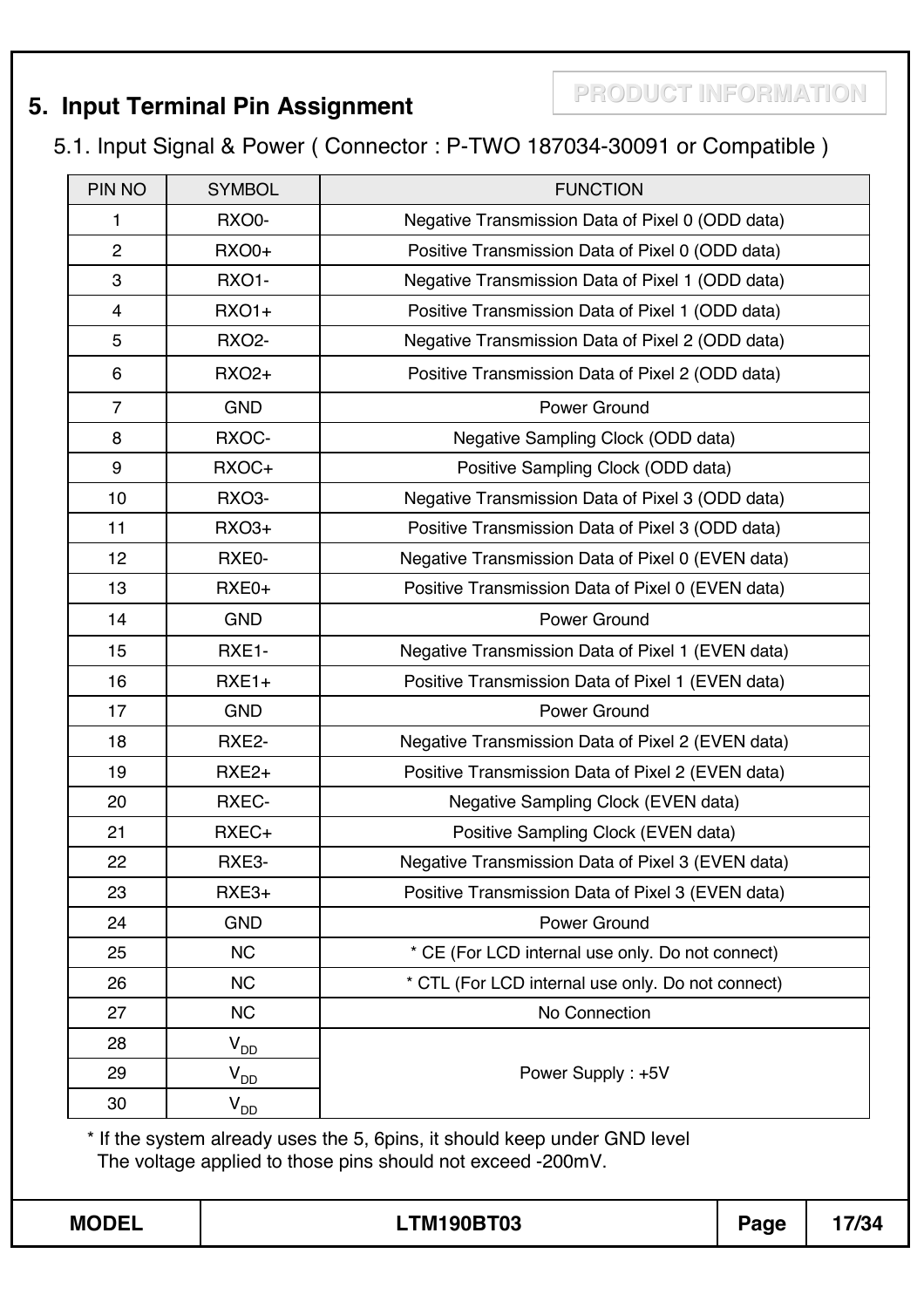



a. All GND pins should be connected together and also be connected to the LCD's metal chassis.

- b. All power input pins should be connected together.
- c. All NC pins should be separated from other signal or power.

| <b>MODEL</b> | TM190BT03 | age | 18/34 |
|--------------|-----------|-----|-------|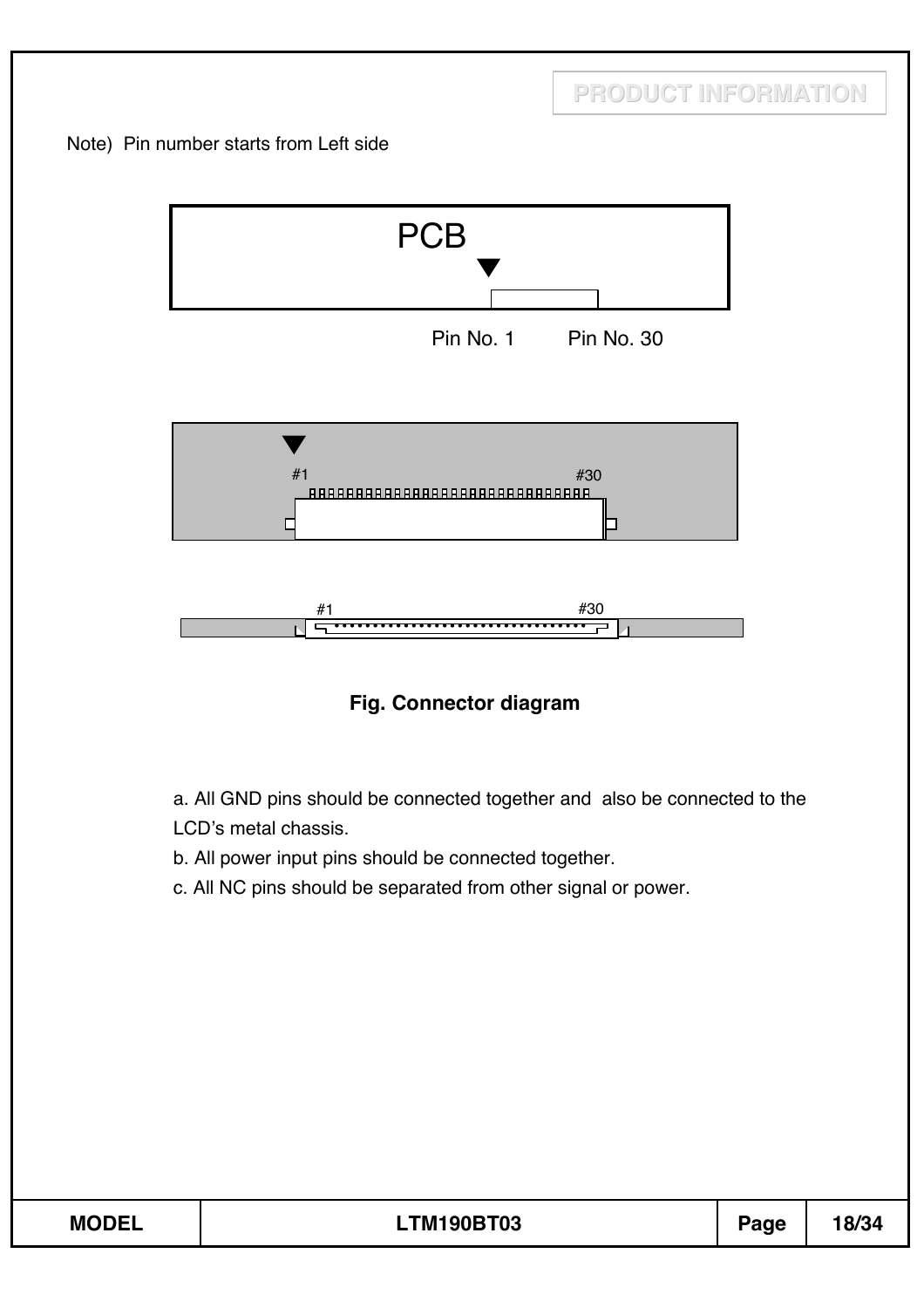#### 5.2 LVDS Interface

**PRODUCT INFORMATION**

### 5.2.1 Odd Pixel Data (1st pixel data)

|                |                    |                 | 1st LVDS Transmitter (DS90C383, DS90C385) Signal Interface |                    |                                  |                              |
|----------------|--------------------|-----------------|------------------------------------------------------------|--------------------|----------------------------------|------------------------------|
|                | Device Input Pin   |                 | Device Input Signal                                        | Output             | To LTM190BT03<br>Interface (CN1) |                              |
| <b>No</b>      | Symbol             | Symbol          | Function                                                   | Signal             | Terminal                         | Symbol                       |
| 51             | <b>TXINO</b>       | RO <sub>0</sub> | Red Odd Pixel Data (LSB)                                   |                    |                                  |                              |
| 52             | <b>TXIN1</b>       | RO <sub>1</sub> | <b>Red Odd Pixel Data</b>                                  |                    |                                  |                              |
| 54             | TXIN <sub>2</sub>  | RO <sub>2</sub> | <b>Red Odd Pixel Data</b>                                  | TXOUT0-<br>TXOUT0+ | No. 1<br>No. 2                   | RXO0-<br><b>RXO0+</b>        |
| 55             | TXIN3              | RO <sub>3</sub> | <b>Red Odd Pixel Data</b>                                  |                    |                                  |                              |
| 56             | TXIN4              | RO <sub>4</sub> | <b>Red Odd Pixel Data</b>                                  |                    |                                  |                              |
| $\overline{c}$ | TXIN <sub>5</sub>  | RO <sub>7</sub> | Red Odd Pixel Data (MSB)                                   | TXOUT3-<br>TXOUT3+ | No. 10<br>No. 11                 | <b>RXO3-</b><br><b>RXO3+</b> |
| 3              | TXIN6              | RO <sub>5</sub> | <b>Red Odd Pixel Data</b>                                  | TXOUT0-            | No. 1                            | RXO0-                        |
| 4              | <b>TXIN7</b>       | GO <sub>0</sub> | Green Odd Pixel Data (LSB)                                 | TXOUT0+            | No. 2                            | <b>RXO0+</b>                 |
| 6              | TXIN <sub>8</sub>  | GO <sub>1</sub> | Green Odd Pixel Data                                       | TXOUT1-            | No. 3                            | <b>RXO1-</b>                 |
| $\overline{7}$ | TXIN9              | GO <sub>2</sub> | Green Odd Pixel Data                                       | TXOUT1+            | No. 4                            | <b>RXO1+</b>                 |
| 8              | TXIN10             | GO <sub>6</sub> | Green Odd Pixel Data                                       | TXOUT3-            | No. 10                           | <b>RXO3-</b>                 |
| 10             | TXIN11             | GO <sub>7</sub> | Green Odd Pixel Data (MSB)                                 | TXOUT3+            | No. 11                           | <b>RXO3+</b>                 |
| 11             | TXIN12             | GO <sub>3</sub> | Green Odd Pixel Data                                       |                    |                                  |                              |
| 12             | TXIN13             | GO <sub>4</sub> | Green Odd Pixel Data                                       | TXOUT1-            | No. 3                            | <b>RXO1-</b>                 |
| 14             | TXIN14             | GO <sub>5</sub> | Green Odd Pixel Data                                       | TXOUT1+            | No. 4                            | <b>RXO1+</b>                 |
| 15             | TXIN15             | BO <sub>0</sub> | Blue Odd Pixel Data (LSB)                                  |                    |                                  |                              |
| 16             | TXIN16             | BO <sub>6</sub> | <b>Blue Odd Pixel Data</b>                                 | TXOUT3-            | No. 10                           | RXO3-                        |
| 18             | TXIN17             | BO <sub>7</sub> | Blue Odd Pixel Data (MSB)                                  | TXOUT3+            | No. 11                           | <b>RXO3+</b>                 |
| 19             | TXIN18             | BO <sub>1</sub> | <b>Blue Odd Pixel Data</b>                                 | TXOUT1-<br>TXOUT1+ | No. 3<br>No. 4                   | <b>RXO1-</b><br><b>RXO1+</b> |
| 20             | TXIN19             | BO <sub>2</sub> | <b>Blue Odd Pixel Data</b>                                 |                    |                                  |                              |
| 22             | TXIN <sub>20</sub> | BO <sub>3</sub> | <b>Blue Odd Pixel Data</b>                                 | TXOUT2-            | No. 5                            | <b>RXO2-</b>                 |
| 23             | TXIN21             | BO <sub>4</sub> | <b>Blue Odd Pixel Data</b>                                 | TXOUT2+            | No. 6                            | <b>RXO2+</b>                 |
| 24             | TXIN22             | BO <sub>5</sub> | <b>Blue Odd Pixel Data</b>                                 |                    |                                  |                              |
| 50             | TXIN27             | RO <sub>6</sub> | <b>Red Odd Pixel Data</b>                                  | TXOUT3-<br>TXOUT3+ | No. 10<br>No. 11                 | <b>RXO3-</b><br>RXO3+        |
|                |                    |                 |                                                            |                    |                                  |                              |
|                | <b>MODEL</b>       |                 | <b>LTM190BT03</b>                                          |                    | Page                             | 19/34                        |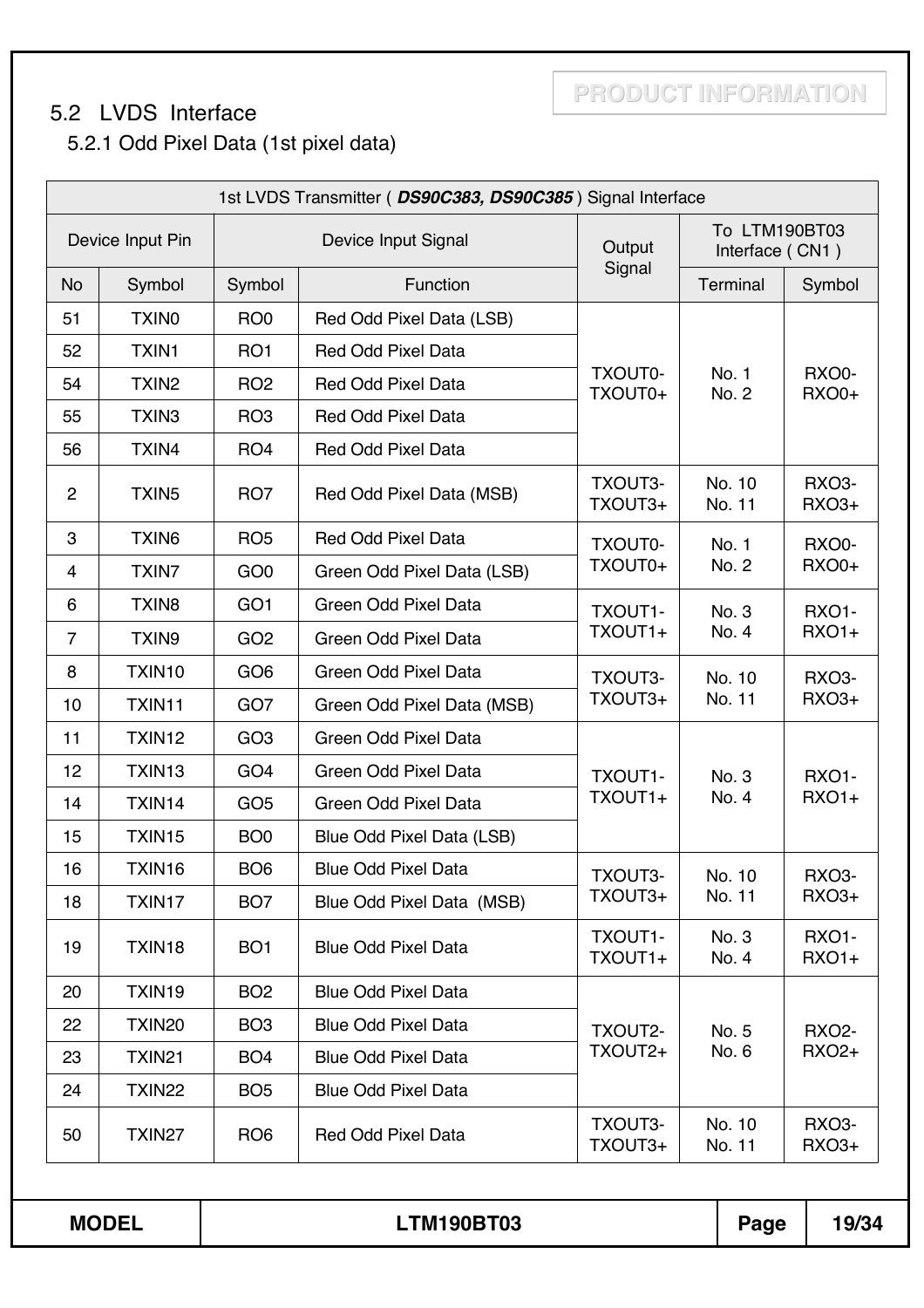# 5.2.2 Even Pixel Data (2nd pixel data)

|                |                    |                 | 2nd LVDS Transmitter (DS90C383, DS90C385) Signal Interface |                    |                                  |                   |  |  |
|----------------|--------------------|-----------------|------------------------------------------------------------|--------------------|----------------------------------|-------------------|--|--|
|                | Device Input Pin   |                 | Device Input Signal                                        | Output             | To LTM190BT03<br>Interface (CN1) |                   |  |  |
| <b>No</b>      | Symbol             | Symbol          | Function                                                   | Signal             | Terminal                         | Symbol            |  |  |
| 51             | <b>TXINO</b>       | RE <sub>0</sub> | Red Even Pixel Data (LSB)                                  |                    |                                  |                   |  |  |
| 52             | <b>TXIN1</b>       | RE1             | <b>Red Even Pixel Data</b>                                 |                    |                                  |                   |  |  |
| 54             | TXIN <sub>2</sub>  | RE <sub>2</sub> | <b>Red Even Pixel Data</b>                                 | TXOUT0-<br>TXOUT0+ | No. 12<br>No. 13                 | RXE0-<br>RXE0+    |  |  |
| 55             | TXIN <sub>3</sub>  | RE3             | <b>Red Even Pixel Data</b>                                 |                    |                                  |                   |  |  |
| 56             | TXIN4              | RE4             | <b>Red Even Pixel Data</b>                                 |                    |                                  |                   |  |  |
| $\overline{2}$ | TXIN <sub>5</sub>  | RE7             | Red Even Pixel Data (MSB)                                  | TXOUT3-<br>TXOUT3+ | No. 22<br>No. 23                 | RXE3-<br>$RXE3+$  |  |  |
| 3              | TXIN <sub>6</sub>  | RE <sub>5</sub> | <b>Red Even Pixel Data</b>                                 | TXOUT0-            | No. 12                           | RXE0-             |  |  |
| 4              | <b>TXIN7</b>       | GE <sub>0</sub> | Green Even Pixel Data (LSB)                                | TXOUT0+            | No. 13                           | RXE0+             |  |  |
| 6              | TXIN <sub>8</sub>  | GE <sub>1</sub> | <b>Green Even Pixel Data</b>                               | TXOUT1-            | No. 15                           | RXE1-             |  |  |
| $\overline{7}$ | TXIN9              | GE <sub>2</sub> | Green Even Pixel Data                                      | TXOUT1+            | No. 16                           | $RXE1+$           |  |  |
| 8              | TXIN10             | GE <sub>6</sub> | Green Even Pixel Data                                      | TXOUT3-            | No. 22                           | RXE3-             |  |  |
| 10             | TXIN11             | GE7             | Green Even Pixel Data (MSB)                                | TXOUT3+            | No. 23                           | RXE3+             |  |  |
| 11             | TXIN12             | GE <sub>3</sub> | <b>Green Even Pixel Data</b>                               |                    |                                  |                   |  |  |
| 12             | TXIN13             | GE4             | Green Even Pixel Data                                      | TXOUT1-            | No. 15                           | RXE1-             |  |  |
| 14             | TXIN14             | GE <sub>5</sub> | Green Even Pixel Data                                      | TXOUT1+            | No. 16                           | $RXE1+$           |  |  |
| 15             | TXIN15             | BE <sub>0</sub> | Blue Even Pixel Data (LSB)                                 |                    |                                  |                   |  |  |
| 16             | TXIN16             | BE <sub>6</sub> | <b>Blue Even Pixel Data</b>                                | TXOUT3-            | No. 22                           | RXE3-             |  |  |
| 18             | TXIN17             | BE7             | Blue Even Pixel Data (MSB)                                 | TXOUT3+            | No. 23                           | RXE3+             |  |  |
| 19             | TXIN18             | BE <sub>1</sub> | <b>Blue Even Pixel Data</b>                                | TXOUT1-<br>TXOUT1+ | No. 15<br>No. 16                 | RXE1-<br>$RXE1+$  |  |  |
| 20             | TXIN19             | BE <sub>2</sub> | <b>Blue Even Pixel Data</b>                                |                    |                                  |                   |  |  |
| 22             | TXIN <sub>20</sub> | BE3             | <b>Blue Even Pixel Data</b>                                | TXOUT2-            | No. 18                           | RXE2-             |  |  |
| 23             | TXIN21             | BE4             | <b>Blue Even Pixel Data</b>                                | TXOUT2+            | No. 19                           | RXE <sub>2+</sub> |  |  |
| 24             | <b>TXIN22</b>      | BE <sub>5</sub> | <b>Blue Even Pixel Data</b>                                |                    |                                  |                   |  |  |
| 50             | TXIN27             | RE <sub>6</sub> | <b>Red Even Pixel Data</b>                                 | TXOUT3-<br>TXOUT3+ | No. 22<br>No. 23                 | RXE3-<br>$RXE3+$  |  |  |

**MODEL LTM190BT03 Page 20/34**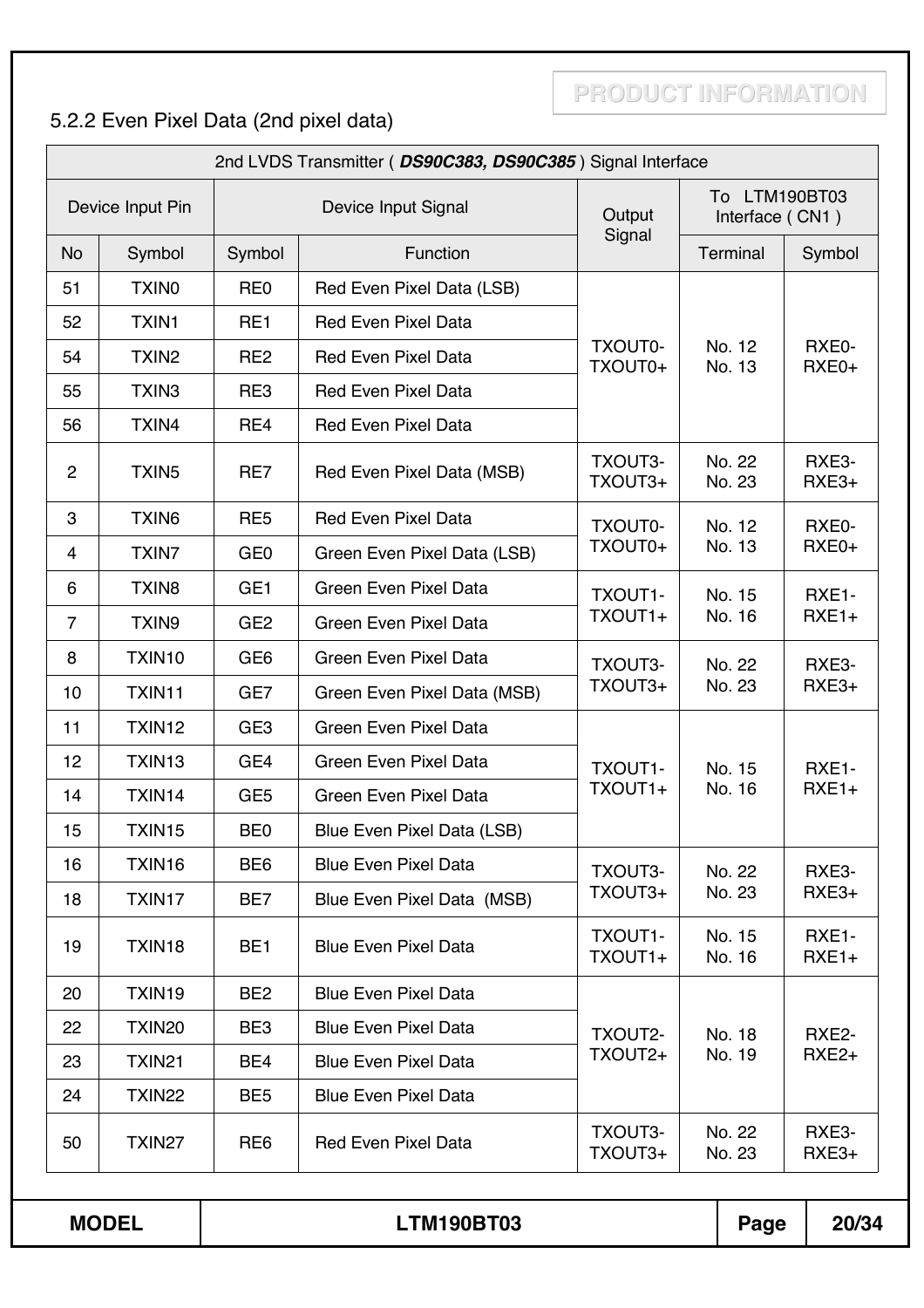# 5.3 LVDS Interface(2)

5.3.1 Odd Pixel Data (1st pixel data)

|                         |                  |                 | LVDS Transmitter (DS90C387) Signal Interface |                                      |                                  |                              |
|-------------------------|------------------|-----------------|----------------------------------------------|--------------------------------------|----------------------------------|------------------------------|
|                         | Device Input Pin |                 | Device Input Signal                          | Output                               | To LTM190BT03<br>Interface (CN1) |                              |
| <b>No</b>               | Symbol           | Symbol          | Function                                     | Signal                               | Terminal                         | Symbol                       |
| 10                      | R <sub>10</sub>  | RO <sub>0</sub> | Red Odd Pixel Data (LSB)                     |                                      |                                  |                              |
| 9                       | R <sub>11</sub>  | RO <sub>1</sub> | <b>Red Odd Pixel Data</b>                    |                                      |                                  |                              |
| 8                       | R <sub>12</sub>  | RO <sub>2</sub> | <b>Red Odd Pixel Data</b>                    | A0M<br>A0P                           | No. 1<br>No. 2                   | RXO0-<br><b>RXO0+</b>        |
| $\overline{7}$          | R <sub>13</sub>  | RO <sub>3</sub> | <b>Red Odd Pixel Data</b>                    |                                      |                                  |                              |
| 6                       | R <sub>14</sub>  | RO <sub>4</sub> | Red Odd Pixel Data                           |                                      |                                  |                              |
| 3                       | <b>R17</b>       | RO <sub>7</sub> | Red Odd Pixel Data (MSB)                     | A3M<br>A <sub>3</sub> P              | No. 10<br>No. 11                 | <b>RXO3-</b><br><b>RXO3+</b> |
| 5                       | R <sub>15</sub>  | RO <sub>5</sub> | <b>Red Odd Pixel Data</b>                    | A0M                                  | No. 1                            | RXO0-                        |
| $\overline{2}$          | G <sub>10</sub>  | GO <sub>0</sub> | Green Odd Pixel Data (LSB)                   | A0P                                  | No. 2                            | <b>RXO0+</b>                 |
| 1                       | G11              | GO <sub>1</sub> | Green Odd Pixel Data                         | A <sub>1</sub> M                     | No. 3                            | <b>RXO1-</b>                 |
| 100                     | G <sub>12</sub>  | GO <sub>2</sub> | Green Odd Pixel Data                         | A <sub>1</sub> P                     | No. 4                            | <b>RXO1+</b>                 |
| 94                      | G <sub>16</sub>  | GO <sub>6</sub> | Green Odd Pixel Data                         | A3M                                  | No. 10                           | <b>RXO3-</b>                 |
| 93                      | G <sub>17</sub>  | GO <sub>7</sub> | Green Odd Pixel Data (MSB)                   | A3P                                  | No. 11                           | <b>RXO3+</b>                 |
| 99                      | G <sub>13</sub>  | GO <sub>3</sub> | Green Odd Pixel Data                         |                                      |                                  |                              |
| 96                      | G14              | GO <sub>4</sub> | Green Odd Pixel Data                         | A <sub>1</sub> M                     | No. 3                            | <b>RXO1-</b>                 |
| 95                      | G <sub>15</sub>  | GO <sub>5</sub> | <b>Green Odd Pixel Data</b>                  | A <sub>1</sub> P                     | No. 4                            | <b>RXO1+</b>                 |
| 92                      | <b>B10</b>       | BO <sub>0</sub> | Blue Odd Pixel Data (LSB)                    |                                      |                                  |                              |
| 86                      | <b>B16</b>       | BO <sub>6</sub> | <b>Blue Odd Pixel Data</b>                   | A3M                                  | No. 10                           | RXO3-                        |
| 85                      | <b>B17</b>       | BO <sub>7</sub> | Blue Odd Pixel Data (MSB)                    | A <sub>3</sub> P                     | No. 11                           | RXO3+                        |
| 91                      | <b>B11</b>       | BO <sub>1</sub> | <b>Blue Odd Pixel Data</b>                   | A <sub>1</sub> M<br>A <sub>1</sub> P | No. 3<br>No. 4                   | <b>RXO1-</b><br><b>RXO1+</b> |
| 90                      | <b>B12</b>       | BO <sub>2</sub> | <b>Blue Odd Pixel Data</b>                   |                                      |                                  |                              |
| 89                      | <b>B13</b>       | BO <sub>3</sub> | <b>Blue Odd Pixel Data</b>                   | A <sub>2</sub> M                     | No. 5                            | <b>RXO2-</b>                 |
| 88                      | <b>B14</b>       | BO <sub>4</sub> | <b>Blue Odd Pixel Data</b>                   | A <sub>2</sub> P                     | No. 6                            | <b>RXO2+</b>                 |
| 87                      | <b>B15</b>       | BO <sub>5</sub> | <b>Blue Odd Pixel Data</b>                   |                                      |                                  |                              |
| $\overline{\mathbf{4}}$ | R <sub>16</sub>  | RO <sub>6</sub> | <b>Red Odd Pixel Data</b>                    | A3M<br>A <sub>3</sub> P              | No. 10<br>No. 11                 | <b>RXO3-</b><br><b>RXO3+</b> |
| <b>MODEL</b>            |                  |                 | <b>LTM190BT03</b>                            |                                      | Page                             | 21/34                        |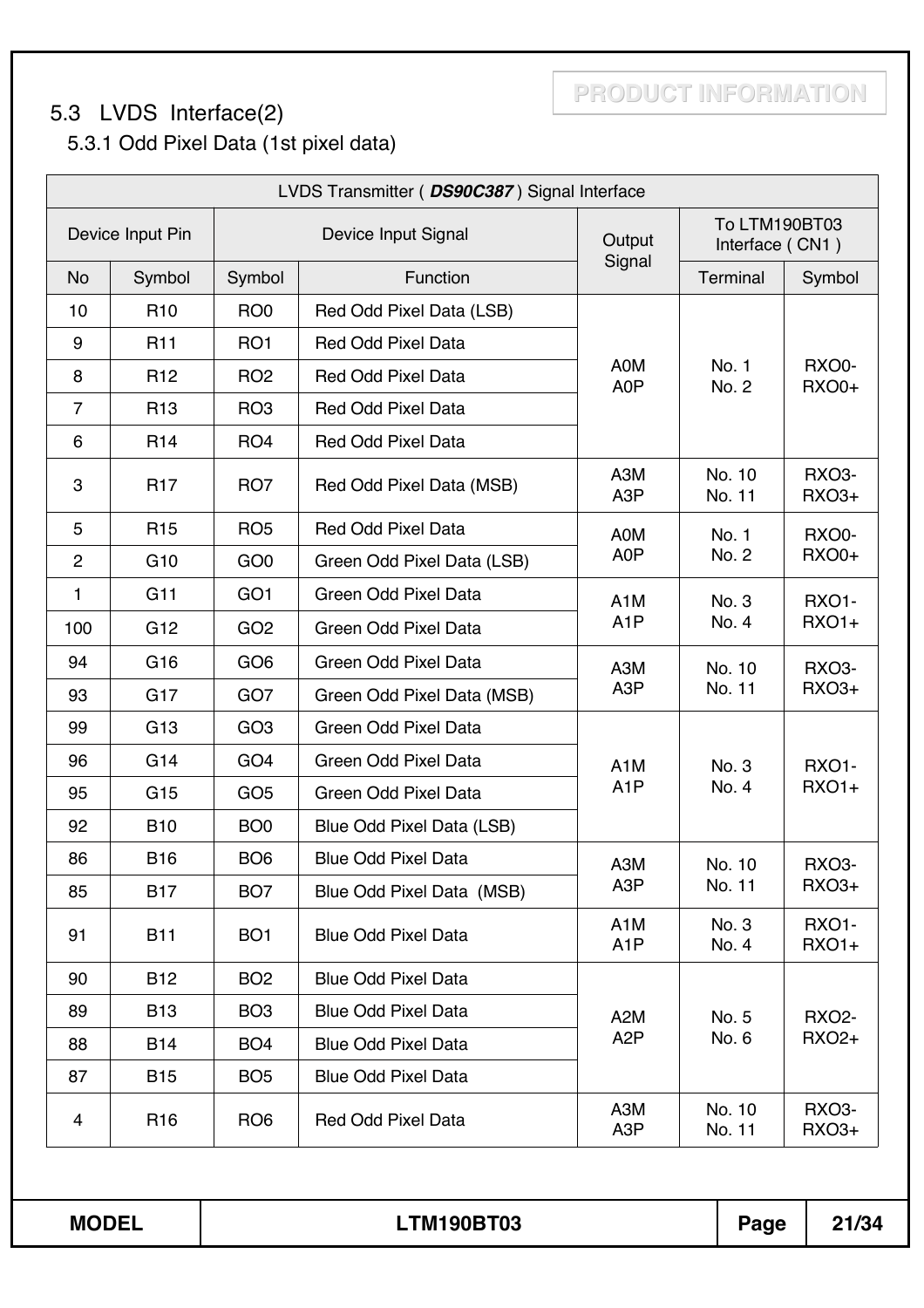## 5.3.2 Even Pixel Data (2nd pixel data)

|              |                  |                 | LVDS Transmitter (DS90C387) Signal Interface |                         |                                  |                   |  |
|--------------|------------------|-----------------|----------------------------------------------|-------------------------|----------------------------------|-------------------|--|
|              | Device Input Pin |                 | Device Input Signal                          | Output<br>Signal        | To LTM190BT03<br>Interface (CN1) |                   |  |
| <b>No</b>    | Symbol           | Symbol          | Function                                     |                         | Terminal                         | Symbol            |  |
| 84           | <b>R20</b>       | RE <sub>0</sub> | Red Even Pixel Data (LSB)                    |                         |                                  |                   |  |
| 81           | R <sub>21</sub>  | RE1             | <b>Red Even Pixel Data</b>                   |                         |                                  |                   |  |
| 80           | R <sub>22</sub>  | RE <sub>2</sub> | <b>Red Even Pixel Data</b>                   | A4M<br>A4P              | No. 12<br>No. 13                 | RXE0-<br>RXE0+    |  |
| 79           | R <sub>23</sub>  | RE3             | <b>Red Even Pixel Data</b>                   |                         |                                  |                   |  |
| 78           | R <sub>24</sub>  | RE4             | <b>Red Even Pixel Data</b>                   |                         |                                  |                   |  |
| 75           | R <sub>27</sub>  | RE7             | Red Even Pixel Data (MSB)                    | A7M<br>A7P              | No. 22<br>No. 23                 | RXE3-<br>RXE3+    |  |
| 77           | R <sub>25</sub>  | RE <sub>5</sub> | <b>Red Even Pixel Data</b>                   | A4M                     | No. 12                           | RXE0-             |  |
| 74           | G <sub>20</sub>  | GE <sub>0</sub> | Green Even Pixel Data (LSB)                  | A4P                     | No. 13                           | RXE0+             |  |
| 73           | G <sub>21</sub>  | GE <sub>1</sub> | Green Even Pixel Data                        | A <sub>5</sub> M        | No. 15                           | RXE1-             |  |
| 72           | G22              | GE <sub>2</sub> | Green Even Pixel Data                        | A <sub>5</sub> P        | No. 16                           | $RXE1+$           |  |
| 66           | G <sub>26</sub>  | GE <sub>6</sub> | Green Even Pixel Data                        | A7M                     | No. 22                           | RXE3-             |  |
| 65           | G <sub>27</sub>  | GE7             | Green Even Pixel Data (MSB)                  | A7P                     | No. 23                           | RXE3+             |  |
| 71           | G <sub>23</sub>  | GE <sub>3</sub> | Green Even Pixel Data                        |                         |                                  |                   |  |
| 70           | G24              | GE4             | Green Even Pixel Data                        | A5M                     | No. 15                           | RXE1-             |  |
| 69           | G <sub>25</sub>  | GE <sub>5</sub> | <b>Green Even Pixel Data</b>                 | A <sub>5</sub> P        | No. 16                           | $RXE1+$           |  |
| 64           | <b>B20</b>       | BE <sub>0</sub> | Blue Even Pixel Data (LSB)                   |                         |                                  |                   |  |
| 58           | <b>B26</b>       | BE <sub>6</sub> | <b>Blue Even Pixel Data</b>                  | A7M                     | No. 22                           | RXE3-             |  |
| 57           | <b>B27</b>       | BE7             | Blue Even Pixel Data (MSB)                   | A7P                     | No. 23                           | RXE3+             |  |
| 63           | <b>B21</b>       | BE <sub>1</sub> | <b>Blue Even Pixel Data</b>                  | A5M<br>A <sub>5</sub> P | No. 15<br>No. 16                 | RXE1-<br>$RXE1+$  |  |
| 62           | <b>B22</b>       | BE <sub>2</sub> | <b>Blue Even Pixel Data</b>                  |                         |                                  |                   |  |
| 61           | <b>B23</b>       | BE <sub>3</sub> | <b>Blue Even Pixel Data</b>                  | A6M                     | No. 18                           | RXE2-             |  |
| 60           | <b>B24</b>       | BE4             | <b>Blue Even Pixel Data</b>                  | A6P                     | No. 19                           | RXE <sub>2+</sub> |  |
| 59           | <b>B25</b>       | BE <sub>5</sub> | <b>Blue Even Pixel Data</b>                  |                         |                                  |                   |  |
| 76           | R <sub>26</sub>  | RE <sub>6</sub> | <b>Red Even Pixel Data</b>                   | A7M<br>A7P              | No. 22<br>No. 23                 | RXE3-<br>RXE3+    |  |
| <b>MODEL</b> |                  |                 | <b>LTM190BT03</b>                            |                         | Page                             | 22/34             |  |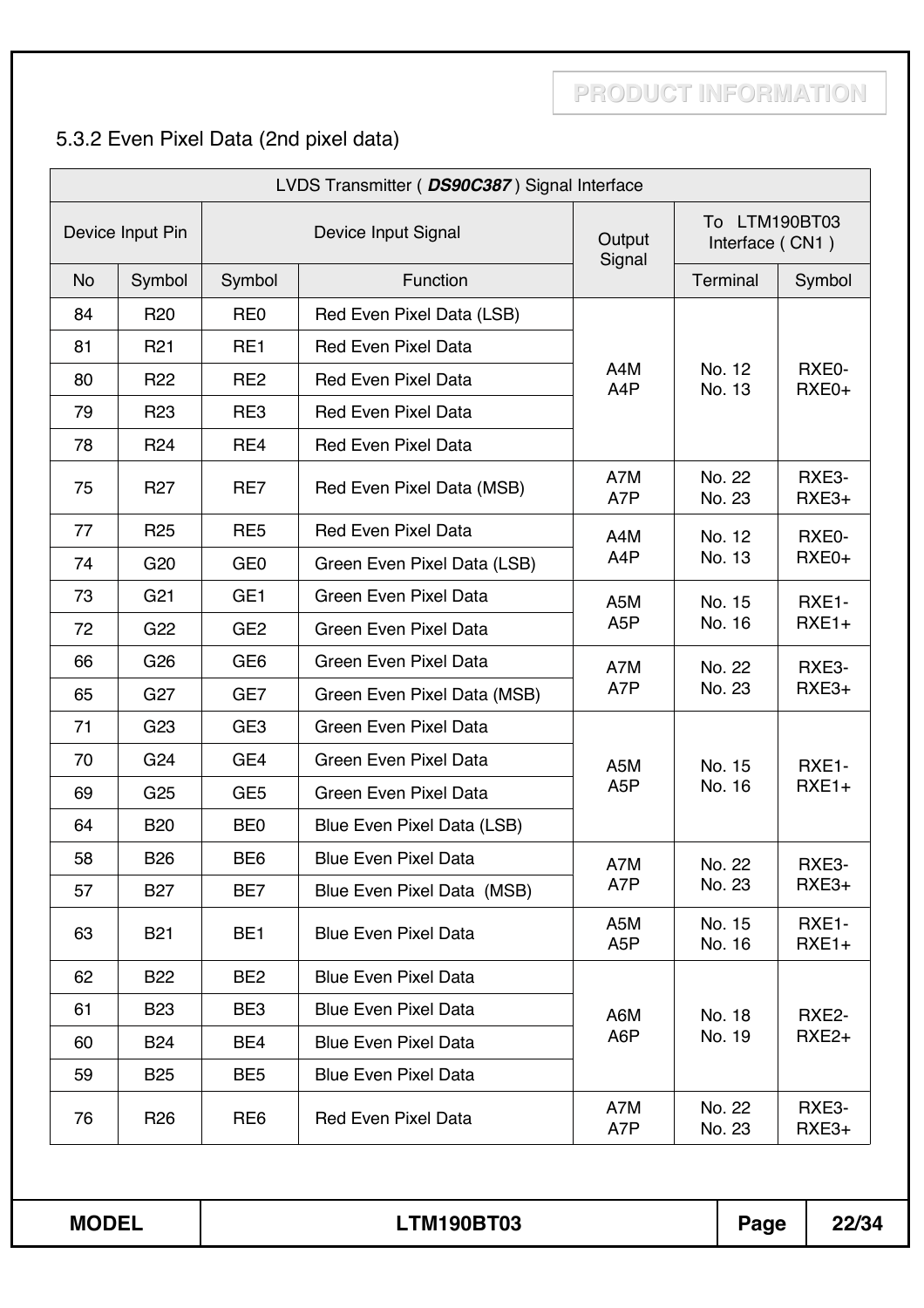### 5.3.3 Timing Diagrams of LVDS For Transmitting LVDS Receiver : Integrated T-CON



| <b>MODEL</b><br>FBIJAARTAA<br>M<br><b>***</b><br>JEL.<br><b>YUB</b><br>LI<br>∕ I ∪ડ<br>age | ו חו חח<br>29794 |
|--------------------------------------------------------------------------------------------|------------------|
|--------------------------------------------------------------------------------------------|------------------|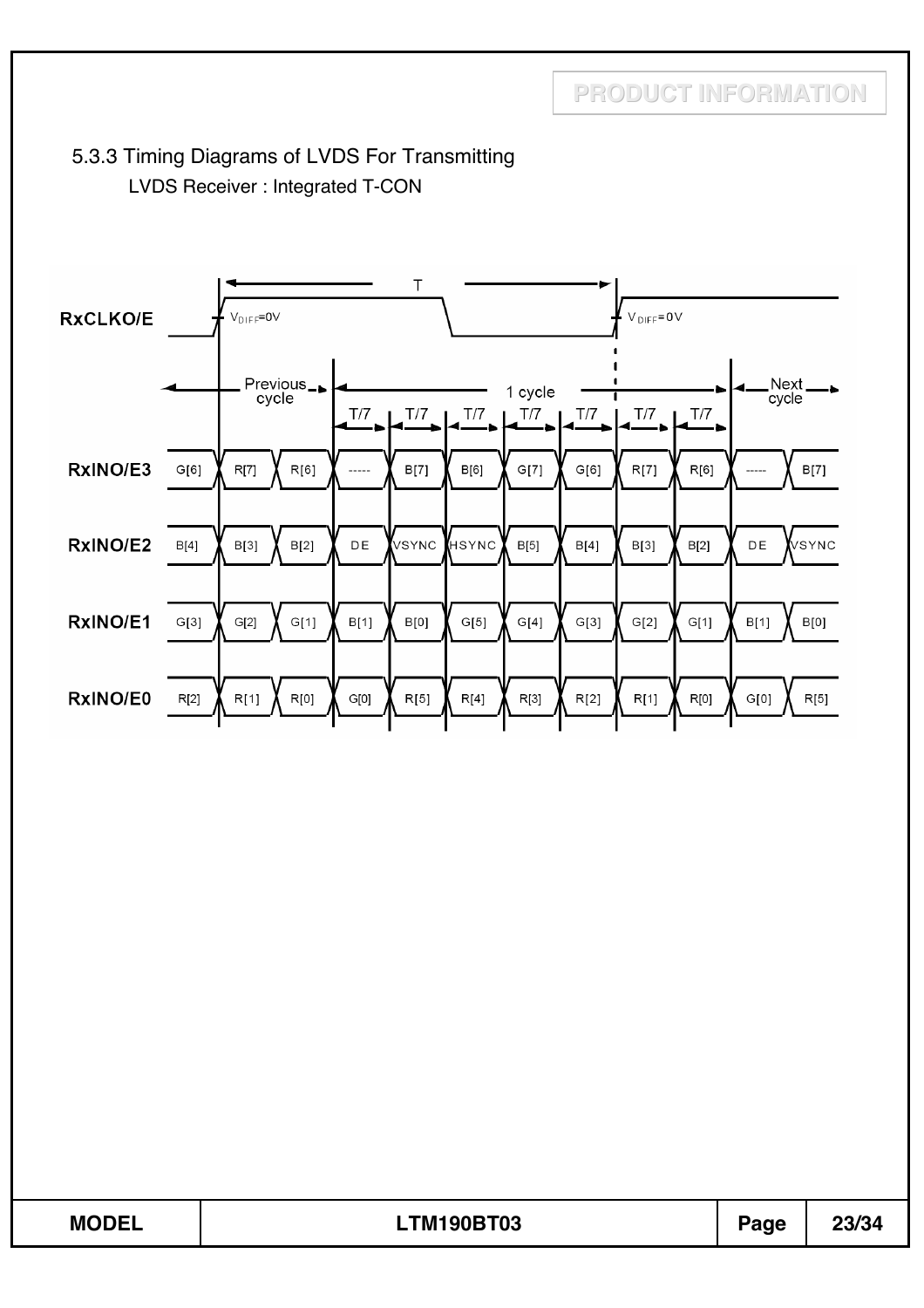# 5.4 Back Light Unit

|       | Pin No.                   | Input      | Color                            | Function            |
|-------|---------------------------|------------|----------------------------------|---------------------|
|       |                           | $Hot - 1$  | Red                              | <b>High Voltage</b> |
| Upper | $\overline{2}$            | $Cold - 1$ | White                            | Ground              |
| Lower |                           | $Hot - 1$  | Red                              | <b>High Voltage</b> |
|       | $\overline{2}$            | $Cold - 1$ | Ground                           |                     |
|       | Connect<br>or<br>Part No. |            | Yeonho 35001HS-02L or equivalent |                     |

| <b>MODEI</b> | <b>LTM190BT03</b> | <b>Page</b> | つハパン |
|--------------|-------------------|-------------|------|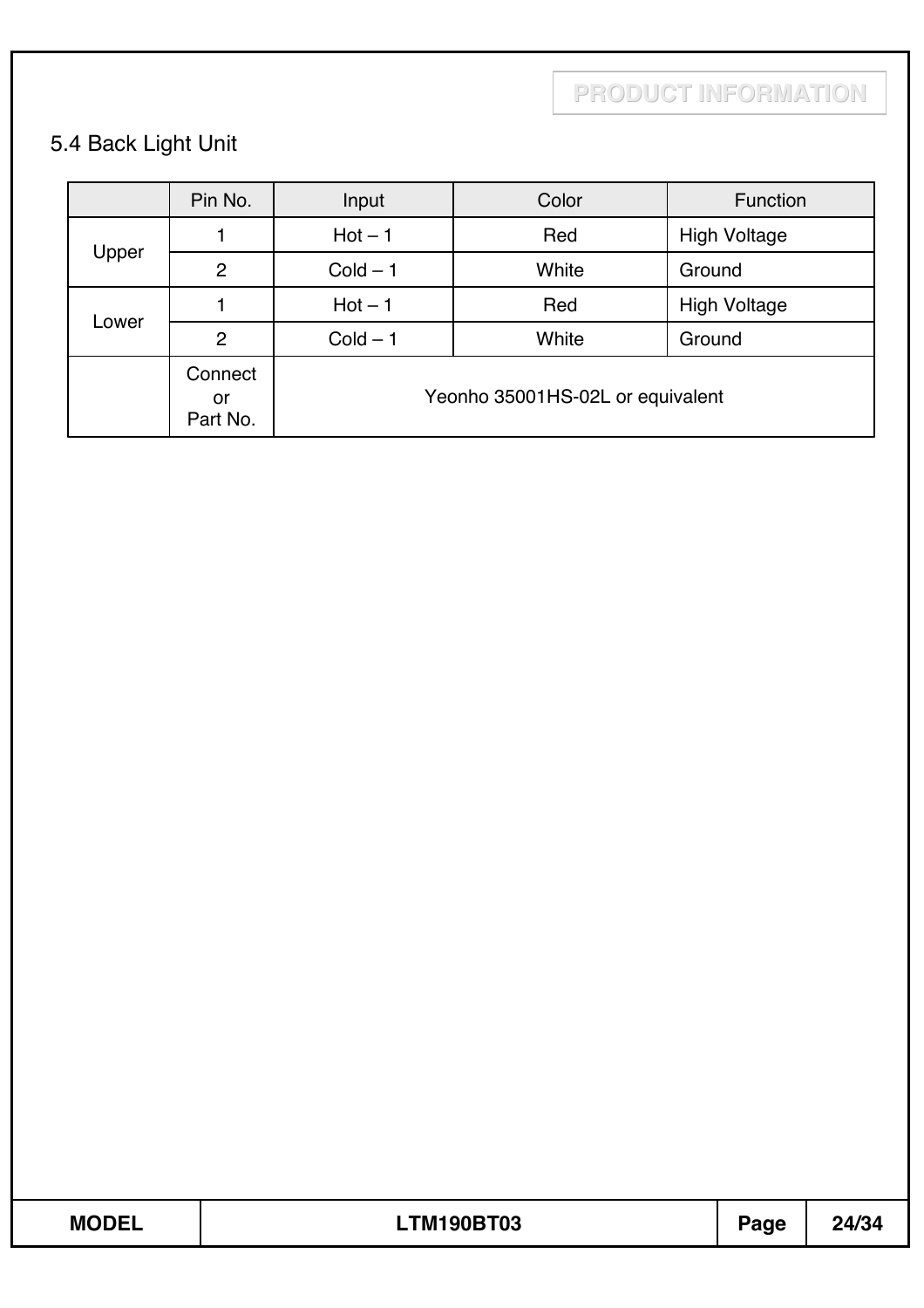# 5.5 Input Signals, Basic Display Colors and Gray Scale of Each Color

|                             |                                                                                                                                                                        |                             |                            |                                              |                |                            |                                  |                |                            |                                  |                     |                            | <b>DATA SIGNAL</b>         |                            |                                    |                            |                            |                      |                                        |              |                      |                                  |                  |                            |                |                             |
|-----------------------------|------------------------------------------------------------------------------------------------------------------------------------------------------------------------|-----------------------------|----------------------------|----------------------------------------------|----------------|----------------------------|----------------------------------|----------------|----------------------------|----------------------------------|---------------------|----------------------------|----------------------------|----------------------------|------------------------------------|----------------------------|----------------------------|----------------------|----------------------------------------|--------------|----------------------|----------------------------------|------------------|----------------------------|----------------|-----------------------------|
| COLO                        | <b>DISPLAY</b>                                                                                                                                                         |                             |                            |                                              |                | <b>RED</b>                 |                                  |                |                            |                                  |                     |                            | <b>GREEN</b>               |                            |                                    |                            |                            |                      |                                        |              |                      | <b>BLUE</b>                      |                  |                            |                | <b>GRAY</b><br><b>SCALE</b> |
| R                           | (8bit)                                                                                                                                                                 | R <sub>0</sub>              | R1                         | R <sub>2</sub>                               | R <sub>3</sub> | R <sub>4</sub>             | R <sub>5</sub>                   | R <sub>6</sub> | R <sub>7</sub>             | G <sub>0</sub>                   | G<br>$\overline{1}$ | G<br>$\overline{2}$        | G <sub>3</sub>             | G<br>$\overline{4}$        | G<br>5                             | G <sub>6</sub>             | G<br>$\overline{7}$        | B <sub>0</sub>       | <b>B1</b>                              | <b>B2</b>    | B <sub>3</sub>       | <b>B4</b>                        | <b>B5</b>        | <b>B6</b>                  | B <sub>7</sub> | <b>LEVEL</b>                |
|                             | <b>BLACK</b>                                                                                                                                                           | $\Omega$                    | $\mathbf 0$                | 0                                            | 0              | $\mathbf 0$                | $\mathbf 0$                      | 0              | $\mathbf 0$                | 0                                | 0                   | 0                          | $\mathbf 0$                | 0                          | 0                                  | 0                          | $\mathbf 0$                | 0                    | 0                                      | $\mathbf 0$  | 0                    | 0                                | $\mathbf 0$      | $\mathbf 0$                | $\mathbf 0$    | $\overline{\phantom{a}}$    |
|                             | <b>BLUE</b>                                                                                                                                                            | $\mathbf 0$                 | $\mathbf 0$                | 0                                            | $\mathbf 0$    | 0                          | $\Omega$                         | 0              | 0                          | 0                                | 0                   | 0                          | $\mathbf 0$                | $\mathbf 0$                | 0                                  | 0                          | 0                          | $\mathbf{1}$         | $\mathbf{1}$                           | $\mathbf{1}$ | $\mathbf{1}$         | 1                                | $\mathbf{1}$     | $\mathbf{1}$               | $\mathbf{1}$   | $\blacksquare$              |
|                             | <b>GREEN</b>                                                                                                                                                           | $\Omega$                    | $\mathbf 0$                | $\mathbf 0$                                  | 0              | $\mathbf 0$                | $\Omega$                         | 0              | $\mathbf 0$                | $\mathbf{1}$                     | $\mathbf{1}$        | 1                          | $\mathbf{1}$               | 1                          | $\mathbf{1}$                       | $\mathbf{1}$               | 1                          | 0                    | $\Omega$                               | $\mathbf 0$  | 0                    | 0                                | $\mathbf 0$      | $\mathbf 0$                | 0              | $\blacksquare$              |
| <b>BASIC</b>                | <b>CYAN</b>                                                                                                                                                            | $\mathbf 0$                 | 0                          | 0                                            | 0              | 0                          | 0                                | 0              | 0                          | 1                                | 1                   | 1                          | $\mathbf{1}$               | 1                          | $\mathbf{1}$                       | $\mathbf{1}$               | 1                          | 1                    | $\mathbf{1}$                           | $\mathbf{1}$ | 1                    | 1                                | $\mathbf{1}$     | 1                          | 1              | $\blacksquare$              |
| COLO<br>R                   | <b>RED</b>                                                                                                                                                             | $\mathbf{1}$                | 1                          | $\mathbf{1}$                                 | $\mathbf{1}$   | 1                          | 1                                | 1              | $\mathbf{1}$               | 0                                | 0                   | 0                          | 0                          | 0                          | 0                                  | 0                          | 0                          | 0                    | 0                                      | 0            | 0                    | 0                                | 0                | 0                          | 0              | $\overline{\phantom{a}}$    |
|                             | <b>MAGENT</b><br>A                                                                                                                                                     | $\mathbf{1}$                | 1                          | 1                                            | $\mathbf{1}$   | 1                          | $\mathbf{1}$                     | 1              | $\mathbf{1}$               | 0                                | 0                   | 0                          | $\mathbf 0$                | $\Omega$                   | 0                                  | 0                          | 0                          | $\mathbf{1}$         | $\mathbf{1}$                           | 1            | $\mathbf 1$          | $\mathbf{1}$                     | $\mathbf{1}$     | 1                          | 1              | $\blacksquare$              |
|                             | <b>YELLOW</b>                                                                                                                                                          | 1                           | 1                          | $\mathbf{1}$                                 | 1              | $\mathbf{1}$               | $\mathbf{1}$                     | 1              | $\mathbf{1}$               | $\mathbf{1}$                     | 1                   | 1                          | $\mathbf{1}$               | 1                          | $\mathbf{1}$                       | $\mathbf{1}$               | 1                          | 0                    | 0                                      | 0            | 0                    | 0                                | $\mathbf 0$      | 0                          | 0              | $\blacksquare$              |
|                             | <b>WHITE</b>                                                                                                                                                           | $\mathbf{1}$                | $\mathbf{1}$               | $\mathbf{1}$                                 | $\mathbf{1}$   | $\mathbf{1}$               | $\mathbf{1}$                     | $\mathbf{1}$   | $\mathbf{1}$               | $\mathbf{1}$                     | 1                   | $\mathbf{1}$               | $\mathbf{1}$               | 1                          | $\mathbf{1}$                       | $\mathbf{1}$               | 1                          | $\mathbf{1}$         | $\mathbf{1}$                           | $\mathbf{1}$ | $\mathbf{1}$         | $\mathbf{1}$                     | $\mathbf{1}$     | 1                          | $\mathbf{1}$   | $\blacksquare$              |
|                             | <b>BLACK</b>                                                                                                                                                           | $\Omega$                    | $\mathbf 0$                | $\Omega$                                     | $\Omega$       | $\Omega$                   | $\Omega$                         | $\Omega$       | $\Omega$                   | $\Omega$                         | 0                   | $\Omega$                   | $\Omega$                   | $\mathbf 0$                | $\Omega$                           | $\Omega$                   | $\Omega$                   | 0                    | $\Omega$                               | $\Omega$     | 0                    | $\Omega$                         | $\Omega$         | $\mathbf{0}$               | 0              | R <sub>0</sub>              |
|                             |                                                                                                                                                                        | 1                           | 0                          | 0                                            | 0              | 0                          | 0                                | 0              | 0                          | 0                                | 0                   | 0                          | 0                          | 0                          | 0                                  | 0                          | 0                          | 0                    | 0                                      | 0            | 0                    | 0                                | 0                | 0                          | 0              | R <sub>1</sub>              |
|                             | <b>DARK</b>                                                                                                                                                            | $\mathbf 0$                 | $\mathbf{1}$               | 0                                            | 0              | 0                          | 0                                | 0              | 0                          | 0                                | 0                   | 0                          | $\mathbf 0$                | $\mathbf 0$                | 0                                  | 0                          | 0                          | 0                    | 0                                      | 0            | 0                    | 0                                | 0                | 0                          | $\mathbf 0$    | R <sub>2</sub>              |
| <b>GRAY</b><br><b>SCALE</b> | ↑                                                                                                                                                                      | ÷                           | ÷                          | $\ddot{\phantom{a}}$                         | ÷              | ÷                          | $\ddot{\phantom{a}}$             |                |                            | ÷                                | t                   | ÷                          | ÷                          | ÷                          | ÷                                  |                            |                            | t                    | $\ddot{\phantom{a}}$                   | ÷            | ÷                    | $\ddot{\cdot}$                   | ÷                |                            |                | $R3\sim$                    |
| OF<br><b>RED</b>            |                                                                                                                                                                        | ÷                           |                            | $\ddot{\cdot}$                               | $\ddot{\cdot}$ |                            | $\ddot{ }$                       |                |                            | $\ddot{\cdot}$                   |                     | ÷                          | $\ddot{\cdot}$             | $\ddot{\cdot}$             | t                                  |                            |                            |                      | $\ddot{\phantom{a}}$                   | ÷            | ÷                    | $\ddot{\cdot}$                   | t                |                            |                | R <sub>252</sub>            |
|                             | <b>LIGHT</b>                                                                                                                                                           | $\mathbf{1}$                | 0                          | $\mathbf{1}$                                 | $\mathbf{1}$   | $\mathbf{1}$               | $\mathbf{1}$                     | $\mathbf{1}$   | $\mathbf{1}$               | 0                                | 0                   | $\Omega$                   | $\mathbf 0$                | $\mathbf 0$                | 0                                  | 0                          | 0                          | 0                    | 0                                      | $\mathbf 0$  | 0                    | 0                                | $\Omega$         | $\mathbf{0}$               | $\mathbf 0$    | R <sub>253</sub>            |
|                             |                                                                                                                                                                        | 0                           | 1                          | $\mathbf{1}$                                 | 1              | $\mathbf{1}$               | 1                                | 1              | $\mathbf{1}$               | 0                                | 0                   | 0                          | 0                          | 0                          | 0                                  | 0                          | 0                          | 0                    | 0                                      | 0            | 0                    | 0                                | 0                | 0                          | $\mathbf 0$    | R <sub>254</sub>            |
|                             | <b>RED</b>                                                                                                                                                             | $\mathbf{1}$                | $\mathbf{1}$               | $\mathbf{1}$                                 | $\mathbf{1}$   | $\mathbf{1}$               | $\mathbf{1}$                     | $\mathbf{1}$   | $\mathbf{1}$               | 0                                | 0                   | 0                          | 0                          | 0                          | 0                                  | 0                          | 0                          | 0                    | 0                                      | 0            | 0                    | 0                                | 0                | 0                          | 0              | R <sub>255</sub>            |
|                             | <b>BLACK</b>                                                                                                                                                           | 0                           | 0                          | 0                                            | 0              | 0                          | 0                                | 0              | 0                          | 0                                | 0                   | 0                          | $\mathbf 0$                | 0                          | 0                                  | 0                          | 0                          | 0                    | 0                                      | 0            | 0                    | 0                                | 0                | 0                          | 0              | G <sub>0</sub>              |
|                             |                                                                                                                                                                        | $\mathbf{0}$                | 0                          | 0                                            | 0              | 0                          | 0                                | 0              | 0                          | 1                                | 0                   | 0                          | 0                          | 0                          | 0                                  | 0                          | 0                          | 0                    | 0                                      | 0            | 0                    | 0                                | 0                | 0                          | 0              | G1                          |
| <b>GRAY</b>                 | <b>DARK</b><br>↑                                                                                                                                                       | 0                           | 0                          | $\mathbf 0$                                  | $\Omega$       | $\Omega$                   | $\Omega$                         | $\Omega$       | $\Omega$                   | 0                                | 1                   | $\Omega$                   | $\mathbf 0$                | $\mathbf 0$                | 0                                  | $\Omega$                   | $\mathbf 0$                | 0                    | $\Omega$                               | $\mathbf 0$  | 0                    | 0                                | $\Omega$         | $\Omega$                   | $\mathbf 0$    | G <sub>2</sub>              |
| <b>SCALE</b><br>OF          |                                                                                                                                                                        | ÷                           |                            | $\ddot{\cdot}$                               | ÷              |                            | $\ddot{\cdot}$                   |                |                            | $\ddot{\cdot}$                   | $\cdot$             | $\ddot{\phantom{a}}$       | $\ddot{\cdot}$             | $\cdot$                    | Ì                                  |                            |                            | $\ddot{\phantom{a}}$ | $\ddot{\phantom{a}}$                   |              | $\ddot{\phantom{a}}$ | $\ddot{\cdot}$                   |                  |                            |                | $Ga2\sim$<br>G252           |
| GREE<br>N                   |                                                                                                                                                                        | ÷                           |                            | ċ                                            | ÷              |                            | $\ddot{\phantom{a}}$             |                |                            | $\ddot{\cdot}$                   | ċ                   | ÷                          | $\ddot{\cdot}$             | $\ddot{\phantom{a}}$       | t                                  |                            |                            |                      | $\ddot{\phantom{a}}$                   |              | ÷                    | ÷                                |                  |                            |                |                             |
|                             | LIGHT                                                                                                                                                                  | 0                           | 0                          | 0                                            | 0              | 0                          | 0                                | 0              | 0                          | 1                                | 0                   | $\mathbf{1}$               | $\mathbf{1}$               | 1                          | $\mathbf{1}$                       | $\mathbf{1}$               | 1                          | 0                    | 0                                      | 0            | 0                    | 0                                | 0                | 0                          | 0              | G253                        |
|                             |                                                                                                                                                                        | 0                           | 0                          | 0                                            | 0              | 0                          | 0                                | 0              | 0                          | 0                                | $\mathbf{1}$        | $\mathbf{1}$               | $\mathbf{1}$               | $\mathbf{1}$               | $\mathbf{1}$                       | $\mathbf{1}$               | $\mathbf{1}$               | 0                    | 0                                      | 0            | 0                    | 0                                | 0                | 0                          | 0              | G254                        |
|                             | <b>GREEN</b>                                                                                                                                                           | 0                           | $\mathbf 0$                | $\Omega$                                     | $\Omega$       | $\mathbf 0$                | $\mathbf 0$                      | 0              | $\mathbf 0$                | $\mathbf{1}$                     | 1                   | 1                          | $\mathbf{1}$               | $\mathbf{1}$               | $\mathbf{1}$                       | $\mathbf{1}$               | $\mathbf{1}$               | 0                    | 0                                      | $\mathbf 0$  | $\Omega$             | $\Omega$                         | $\Omega$         | $\mathbf 0$                | $\mathbf 0$    | G255                        |
|                             | <b>BLACK</b>                                                                                                                                                           | $\mathsf{O}$<br>$\mathbf 0$ | $\mathbf 0$<br>$\mathsf 0$ | 0<br>0                                       | 0<br>0         | $\mathsf 0$<br>$\mathbf 0$ | $\pmb{0}$<br>0                   | 0<br>0         | $\mathbf 0$<br>$\mathbf 0$ | $\mathsf 0$<br>0                 | 0<br>0              | $\mathbf 0$<br>$\mathbf 0$ | $\mathbf 0$<br>$\mathbf 0$ | $\mathsf 0$<br>$\mathsf 0$ | $\mathsf{O}\xspace$<br>$\mathbf 0$ | $\mathsf 0$<br>$\mathsf 0$ | $\mathsf 0$<br>$\mathsf 0$ | 0                    | 0<br>0                                 | 0<br>0       | 0<br>0               | 0<br>0                           | $\mathbf 0$<br>0 | $\mathsf 0$<br>$\mathbf 0$ | 0<br>0         | B <sub>0</sub>              |
|                             |                                                                                                                                                                        | 0                           | 0                          | 0                                            | 0              | 0                          | $\pmb{0}$                        | 0              | $\mathbf 0$                | 0                                | 0                   | 0                          | $\mathsf 0$                | $\pmb{0}$                  | 0                                  | $\mathbf 0$                | $\mathbf 0$                | $\mathbf{1}$<br>0    | $\mathbf{1}$                           | 0            | 0                    | 0                                | 0                | $\mathbf 0$                | $\pmb{0}$      | <b>B1</b><br><b>B2</b>      |
| <b>GRAY</b>                 | <b>DARK</b>                                                                                                                                                            |                             |                            |                                              |                |                            |                                  |                |                            |                                  |                     |                            | $\ddot{\cdot}$             |                            |                                    |                            |                            |                      |                                        |              |                      |                                  |                  |                            |                |                             |
| <b>SCALE</b><br>OF          |                                                                                                                                                                        |                             |                            | $\ddot{\phantom{a}}$<br>$\ddot{\phantom{a}}$ | t              |                            | $\ddot{\cdot}$<br>$\ddot{\cdot}$ |                |                            | $\ddot{\cdot}$<br>$\ddot{\cdot}$ |                     |                            | $\ddot{\phantom{a}}$       | $\ddot{\phantom{a}}$       |                                    |                            |                            |                      | $\ddot{\cdot}$<br>$\ddot{\phantom{a}}$ |              |                      | $\ddot{\cdot}$<br>$\ddot{\cdot}$ |                  |                            |                | $B3\sim$<br>B252            |
| <b>BLUE</b>                 | <b>LIGHT</b>                                                                                                                                                           | $\mathbf 0$                 | $\mathbf 0$                | $\mathbf 0$                                  | 0              | $\mathbf 0$                | $\mathbf 0$                      | $\mathbf 0$    | $\mathbf 0$                | 0                                | $\mathbf 0$         | 0                          | $\mathbf 0$                | $\mathsf 0$                | $\mathbf 0$                        | $\mathbf 0$                | $\mathbf 0$                | $\mathbf{1}$         | 0                                      | $\mathbf{1}$ | $\mathbf{1}$         | $\mathbf{1}$                     | $\mathbf{1}$     | $\mathbf{1}$               | $\mathbf{1}$   | B253                        |
|                             |                                                                                                                                                                        | $\mathbf 0$                 | $\mathsf 0$                | 0                                            | 0              | $\mathbf 0$                | 0                                | 0              | $\mathbf 0$                | 0                                | 0                   | $\mathbf 0$                | $\mathbf 0$                | $\mathsf 0$                | $\mathbf 0$                        | $\mathsf 0$                | $\mathsf 0$                | 0                    | $\mathbf{1}$                           | $\mathbf{1}$ | $\mathbf{1}$         | $\mathbf{1}$                     | $\mathbf{1}$     | $\mathbf{1}$               | $\mathbf{1}$   | B254                        |
|                             | <b>BLUE</b>                                                                                                                                                            | 0                           | 0                          | 0                                            | 0              | 0                          | $\mathbf 0$                      | 0              | $\mathbf 0$                | 0                                | 0                   | $\mathsf{O}$               | $\mathsf{O}\xspace$        | 0                          | $\mathsf{O}$                       | $\mathsf 0$                | $\pmb{0}$                  | $\mathbf{1}$         | $\mathbf{1}$                           | $\mathbf{1}$ | $\mathbf{1}$         | $\mathbf{1}$                     | $\mathbf{1}$     | $\mathbf{1}$               | $\mathbf{1}$   | B255                        |
|                             | Note (1) Definition of Gray:<br>$Rn$ : Red Gray, Gn: Green Gray, Bn: Blue Gray ( $n =$ Gray level)<br>Input Signal : $0 = Low$ level voltage, $1 = High$ level voltage |                             |                            |                                              |                |                            |                                  |                |                            |                                  |                     |                            |                            |                            |                                    |                            |                            |                      |                                        |              |                      |                                  |                  |                            |                |                             |
| <b>MODEL</b>                |                                                                                                                                                                        |                             |                            |                                              |                |                            |                                  |                |                            |                                  |                     |                            | <b>LTM190BT03</b>          |                            |                                    |                            |                            |                      |                                        |              |                      |                                  |                  | Page                       |                | 25/34                       |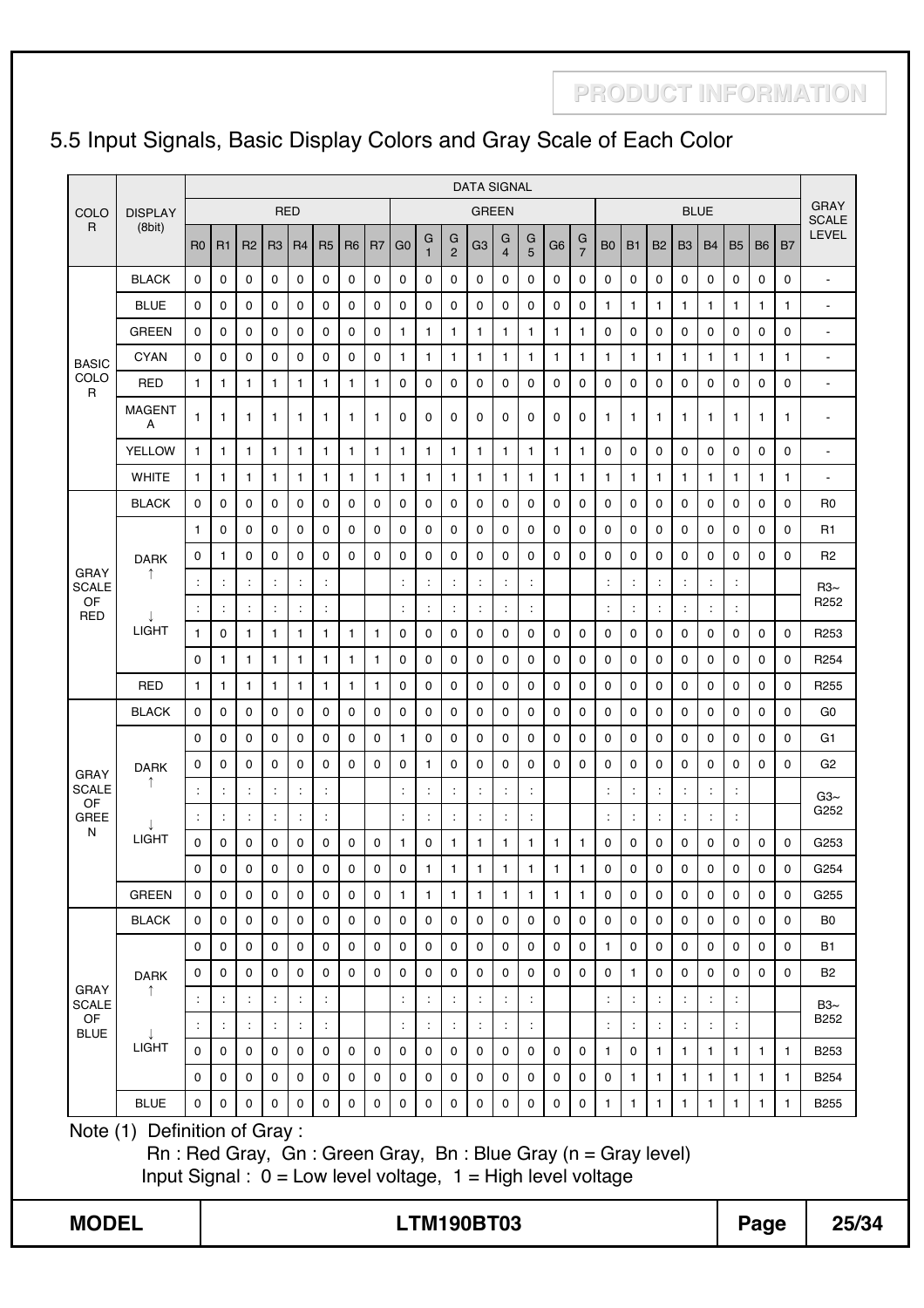### 6.1 Timing Parameters ( DE only mode )

| <b>SIGNAL</b>       | <b>ITEM</b>                        | <b>SYMBOL</b>               | MIN. | TYP. | MAX.           | Unit       | <b>NOTE</b>                  |
|---------------------|------------------------------------|-----------------------------|------|------|----------------|------------|------------------------------|
| <b>Clock</b>        |                                    | $1/T_c$                     | 48.4 | 51.9 | 65.7           | <b>MHz</b> | $\overline{\phantom{a}}$     |
| Hsync               | Frequency                          | $F_H$                       | 52.6 | 56.4 | 71.4           | <b>KHz</b> |                              |
| <b>Vsync</b>        |                                    | $F_{V}$                     | 56   | 60   | 76             | Hz         | -                            |
| Vertical            | Active<br><b>Display</b><br>Period | $\mathsf{T}_{\mathsf{VD}}$  | ۰    | 900  | $\blacksquare$ | lines      |                              |
| <b>Display Term</b> | Vertical<br>Total                  | $T_{VB}$                    | 908  | 940  | 960            | lines      |                              |
| Horizontal          | Active<br><b>Display</b><br>Period | ${\mathsf T}_{\mathsf{HD}}$ | ۰    | 720  | $\blacksquare$ | clocks     | $\qquad \qquad \blacksquare$ |
| <b>Display Term</b> | Horizontal<br>Total                | $\mathsf{T}_\mathsf{H}$     | 880  | 920  | 960            | clocks     |                              |

Note (1) This product is DE only mode. The input of Hsync & Vsync signal does not have an effect on normal operation.

(2) Test Point : TTL control signal and CLK at LVDS Tx input terminal in system

(3) Internal  $Vcc = 3.3V$ 

| <b>MODEL</b> | <b>TM190BT03</b> | Page | 26/34 |
|--------------|------------------|------|-------|
|              |                  |      |       |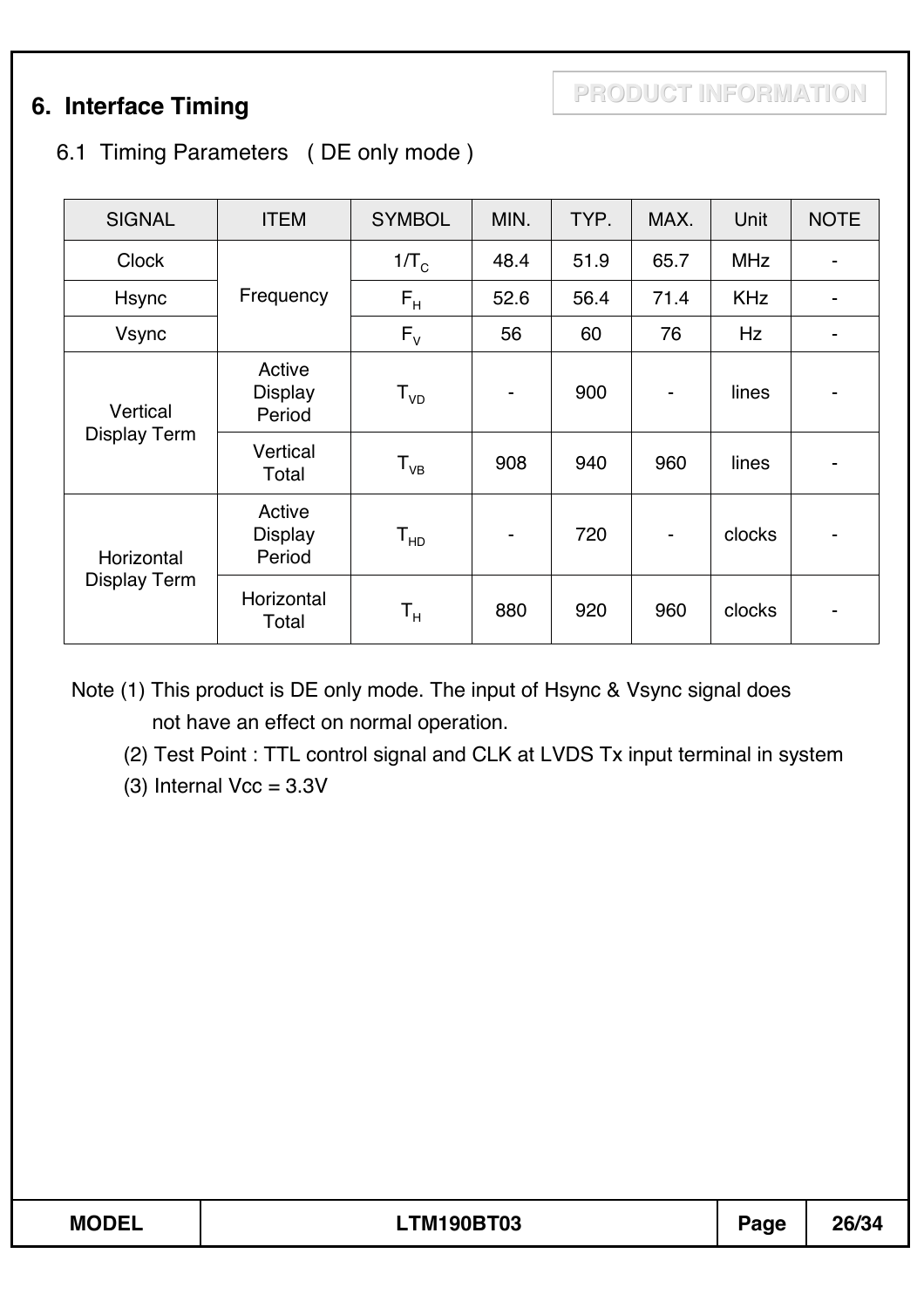6.2 Timing diagrams of interface signal ( DE only mode ) **TV TVB TVD DE TH THD DE**  $\begin{array}{c} \cdot \text{HUL}\cdots\cdot \text{JUL} \text{HUL} \cdots\cdot \text{JUL} \cdots \text{HUL} \cdots \text{HUL} \end{array}$ uthonon **DCLK DATA SIGNALS TC** T<sub>CH</sub> **T<sub>CL</sub> DCLK 0.5**   $V_{\text{CC}}$ **TDS TDH DISPLAY 0.5 DATA**  $V_{\text{CC}}$ **TES DE 0.5**  . . . . . . . . . .  $V_{CC}$ 

**MODEL LTM190BT03 Page 27/34**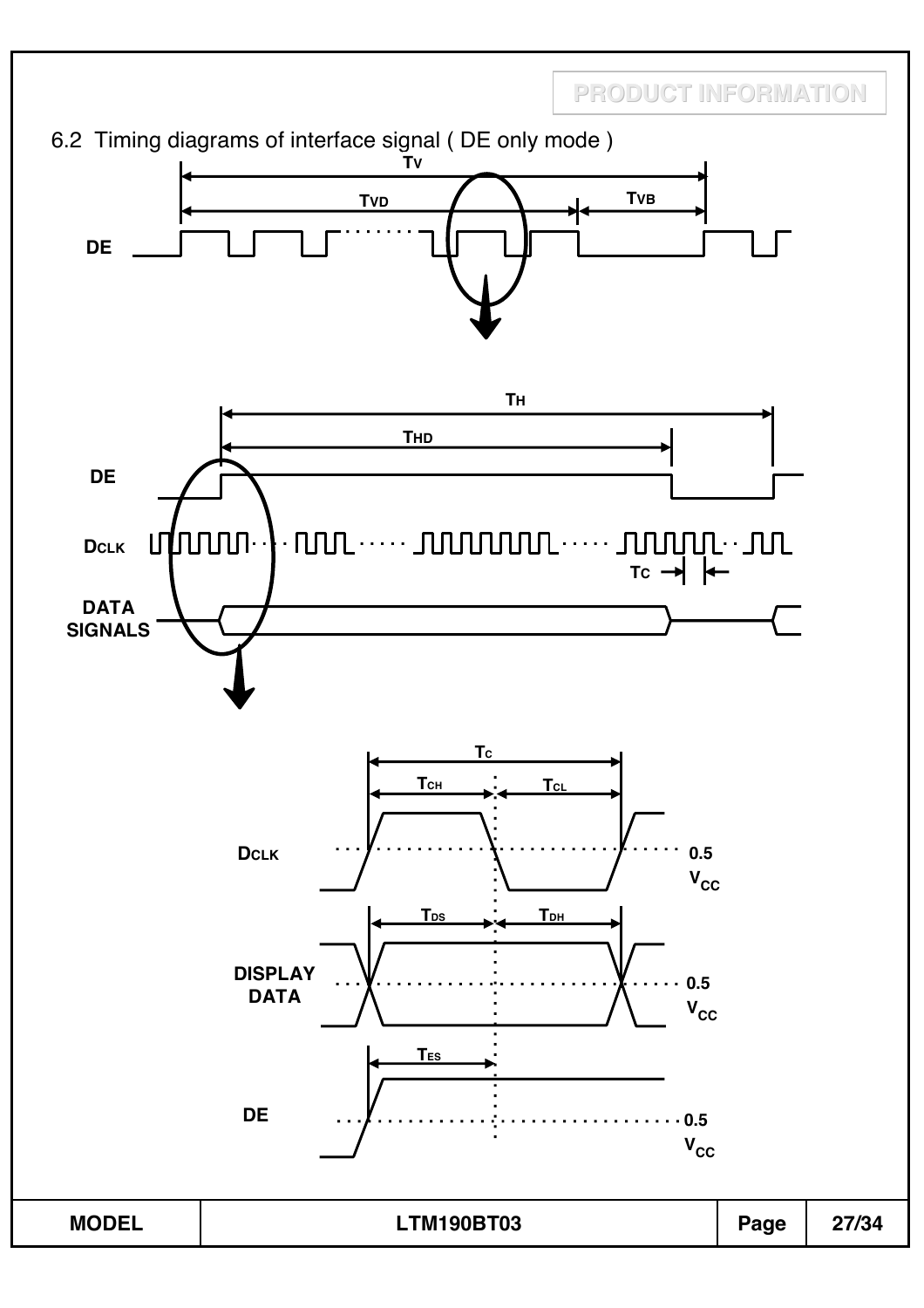#### 6.3 Power ON/OFF Sequence

To prevent a latch-up or DC operation of the LCD Module, the power on/off sequence should be as the diagram below.



- T1 :  $V_{DD}$  rising time from 10% to 90%
- T2 : The time from  $V_{DD}$  to valid data at power ON.
- T3 : The time from valid data off to  $V_{DD}$  off at power Off.
- T4 :  $V_{DD}$  off time for Windows restart
- T5 : The time from valid data to B/L enable at power ON.
- T6 : The time from valid data off to B/L disable at power Off.
- The supply voltage of the external system for the Module input should be the same as the definition of  $V_{DD}$ .
- Apply the lamp voltage within the LCD operation range. When the back light turns on before the LCD operation or the LCD turns off before the back light turns off, the display may momentarily show abnormal screen.
- In case of  $V_{DD} =$  off level, please keep the level of input signals low or keep a high impedance.
- T4 should be measured after the Module has been fully discharged between power off and on period.
- Interface signal should not be kept at high impedance when the power is on.

|--|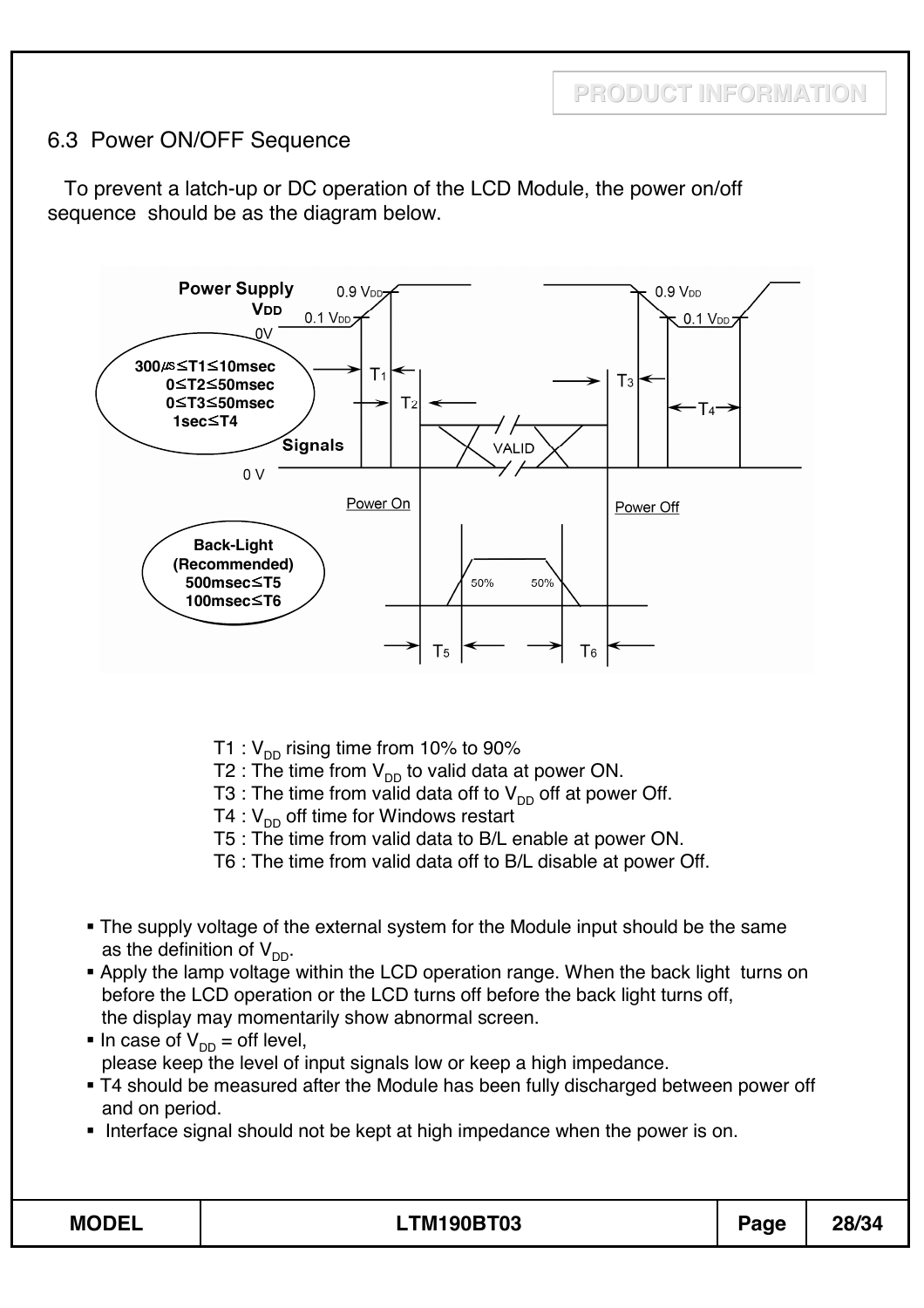

| <b>MODEL</b> | <b>TM190BT03</b> | Page | 29/34 |
|--------------|------------------|------|-------|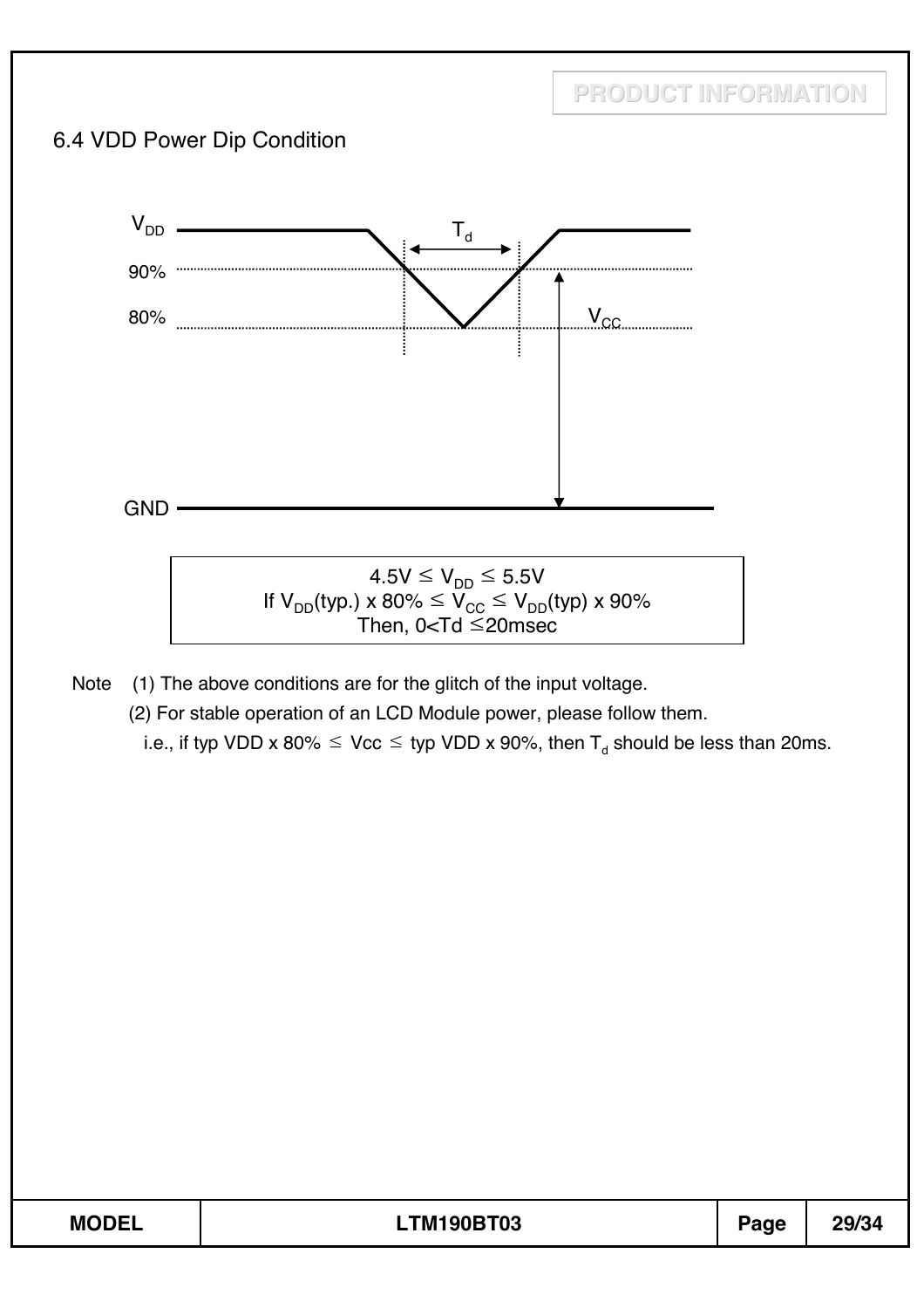[ Refer to the next page ]

**7. Outline Dimension PRODUCT INFORMATION**

| w<br>I<br>m.<br>M. |  |
|--------------------|--|
|--------------------|--|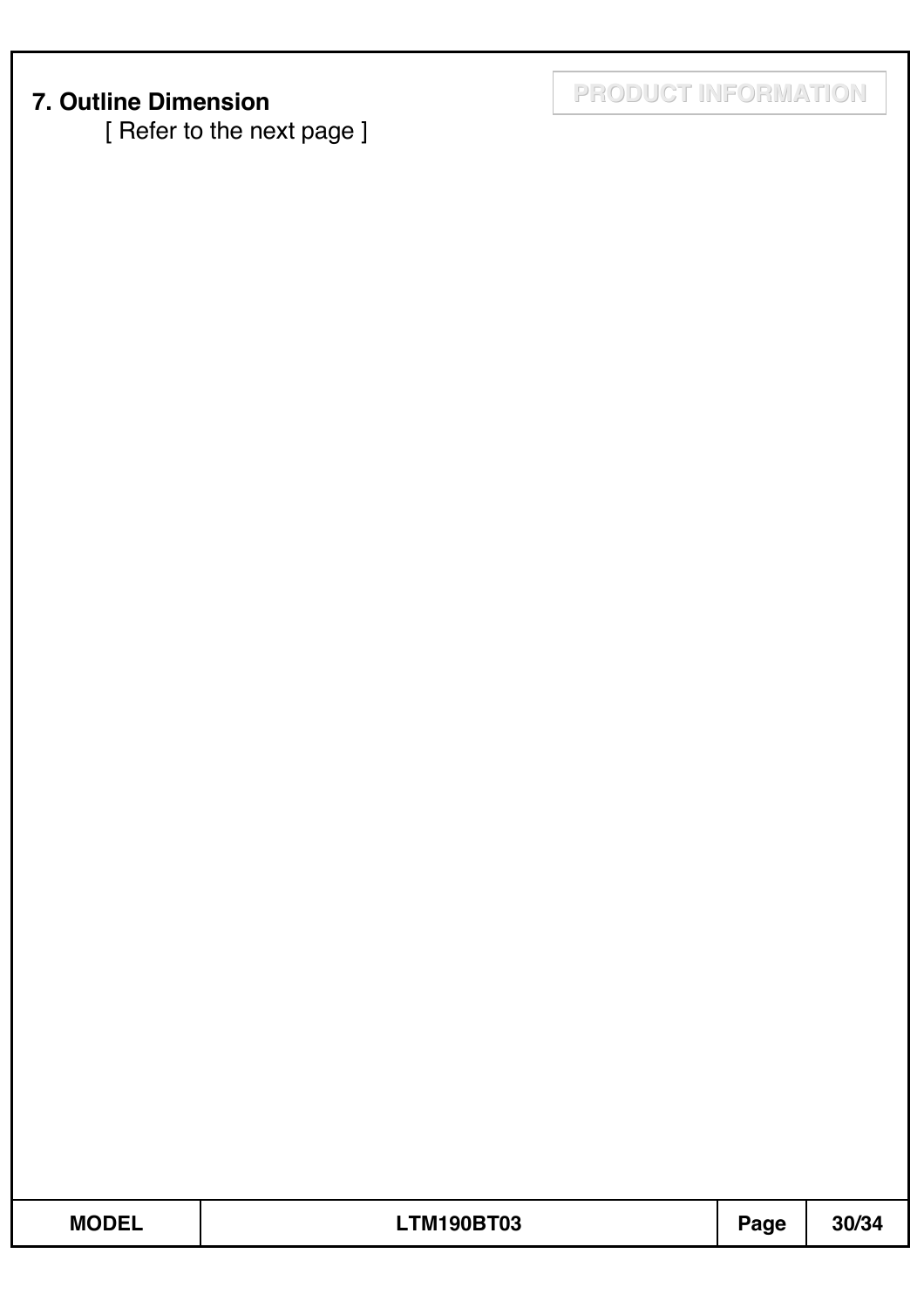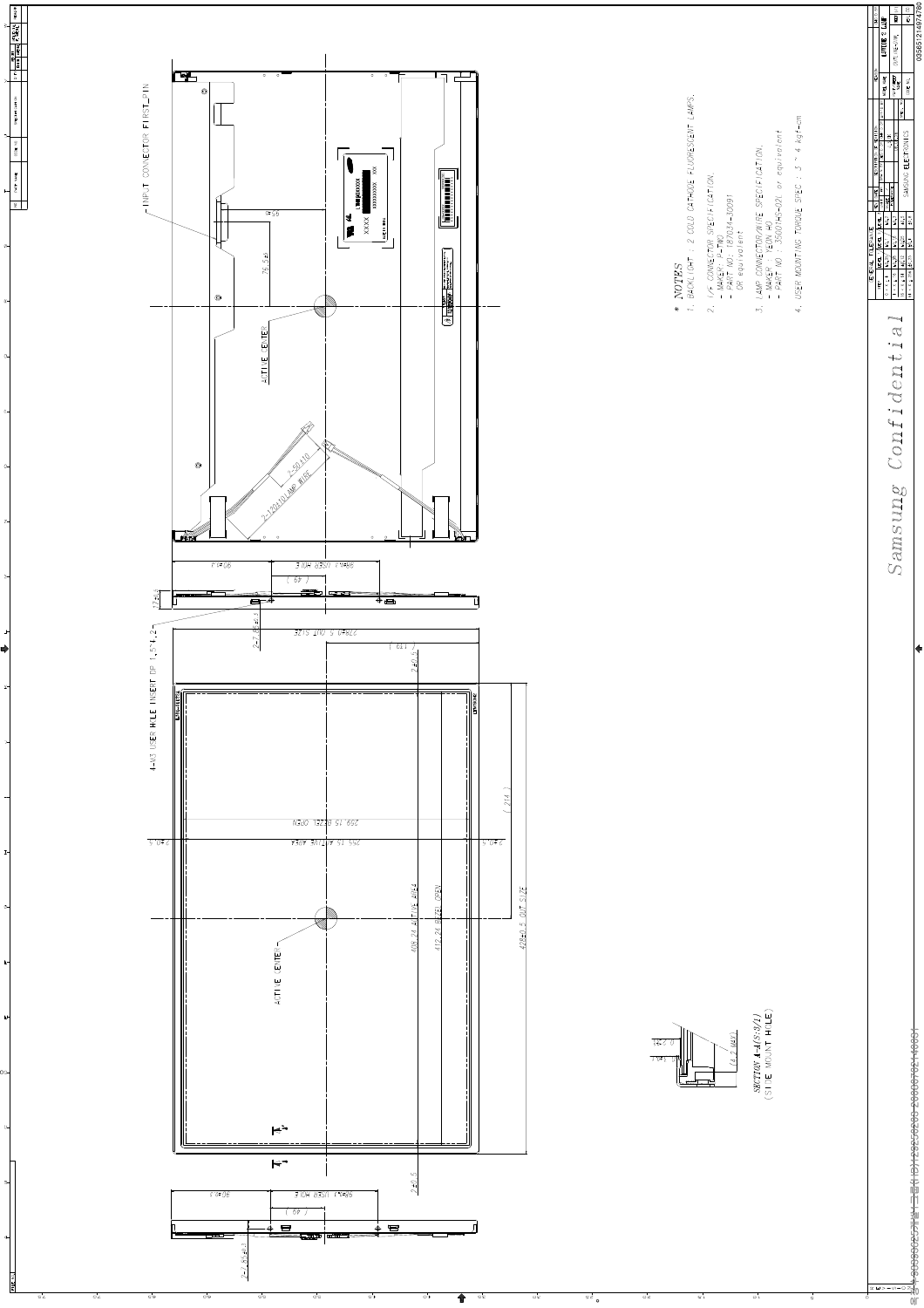### **8. General Precautions**

**PRODUCT INFORMATION**

#### 8.1 Handling

- (a) When the module is assembled, it should be attached to the system firmly using all mounting holes. Be careful not to twist and bend the module.
- (b) Because the inverter uses high voltages, it should be disconnected from power source before it is assembled or disassembled.
- (c) Refrain from strong mechanical shock and / or any force to the module. In addition to damage, it may cause improper operation or damage to the module and CCFT back light.
- (d) Note that polarizer films are very fragile and could be damaged easily. Do not press or scratch the surface harder than a HB pencil lead.
- (e) Wipe off water droplets or oil immediately. If you leave the droplets for a long time, staining or discoloration may occur.
- (f) If the surface of the polarizer is dirty, clean it using absorbent cotton or soft cloth.
- (g) Desirable cleaners are water, IPA (Isopropyl Alcohol) or Hexane. Do not use Ketone type materials (ex. Acetone), Ethyl alcohol, Toluene, Ethyl acid or Methyl chloride. It might cause permanent damage to the polarizer due to chemical reaction.
- (h) If the liquid crystal material leaks from the panel, it should be kept away from the eyes or mouth . In case of contact with hands, legs or clothes, it must be washed away with soap thoroughly.
- (i) Protect the Module from static, or the CMOS Gate Array IC would be damaged.
- (j) Use finger-stalls with soft gloves in order to keep display clean during the incoming inspection and assembly process.
- (k) Do not disassemble the Module.
- (l) Do not pull or fold the lamp wire.
- (m) Do not adjust the variable resistor located on the Module.
- (n) Protection film for polarizer on the Module should be slowly peeled off just before use so that the electrostatic charge can be minimized.
- (o) Pins of I/F connector should not be touched directly with bare hands.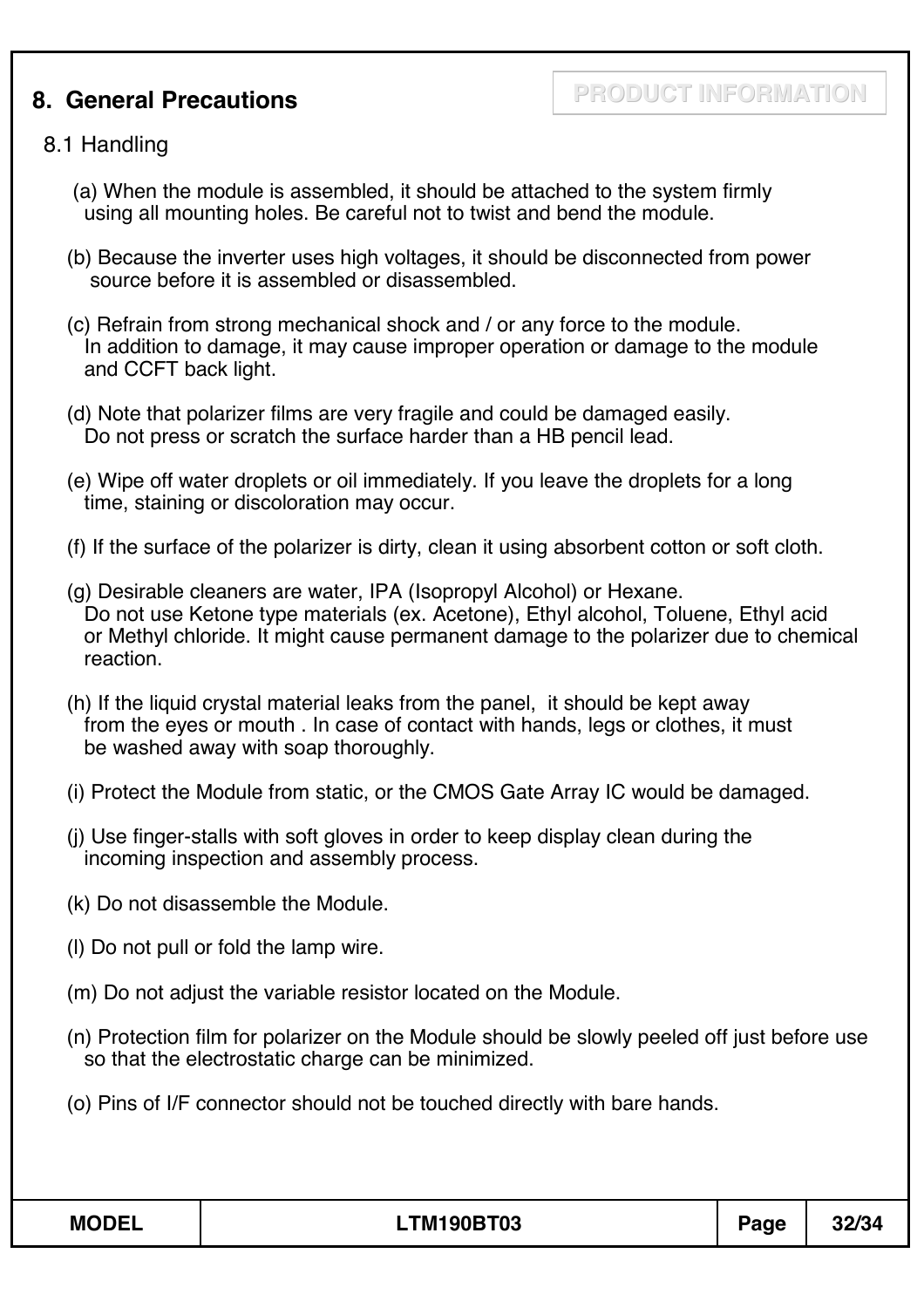#### 8.2 Storage

- (a) Do not leave the Module in high temperature, and high humidity for a long time. It is highly recommended to store the Module with temperature from 0 to  $35^{\circ}$ C and relative humidity of less than 70%.
- (b) Do not store the TFT-LCD Module in direct sunlight.
- (c) The Module should be stored in a dark place. It is prohibited to apply sunlight or fluorescent light in storing.

#### 8.3 Operation

- (a) Do not connect or disconnect the Module in the "Power On" condition.
- (b) Power supply should always be turned on/off by the item 6.3 "Power on/off sequence"
- (c) Module has high frequency circuits. Sufficient suppression to the electromagnetic interference should be done by system manufacturers. Grounding and shielding methods may be important to minimize the interference.
- (d) The cable between the back light connector and its inverter power supply should be connected directly with a minimized length. A longer cable between the back light and the inverter may cause lower luminance of lamp(CCFT) and may require higher startup voltage(Vs).
- 8.4 Operation Condition Guide
	- (a) The LCD product should be operated under normal conditions. Normal condition is defined as below;
		- Temperature :  $20\pm15^{\circ}$ C
		- Humidity :  $65\pm20\%$
		- Display pattern : continually changing pattern (Not stationary)
	- (b) If the product will be used in extreme conditions such as high temperature, humidity, display patterns or operation time etc.., It is strongly recommended to contact SEC for Application engineering advice. Otherwise, its reliability and function may not be guaranteed. Extreme conditions are commonly found at Airports, Transit Stations, Banks, Stock market, and Controlling systems.

| <b>MODEL</b> | <b>LTM190BT03</b> | Page | 33/34 |
|--------------|-------------------|------|-------|
|--------------|-------------------|------|-------|